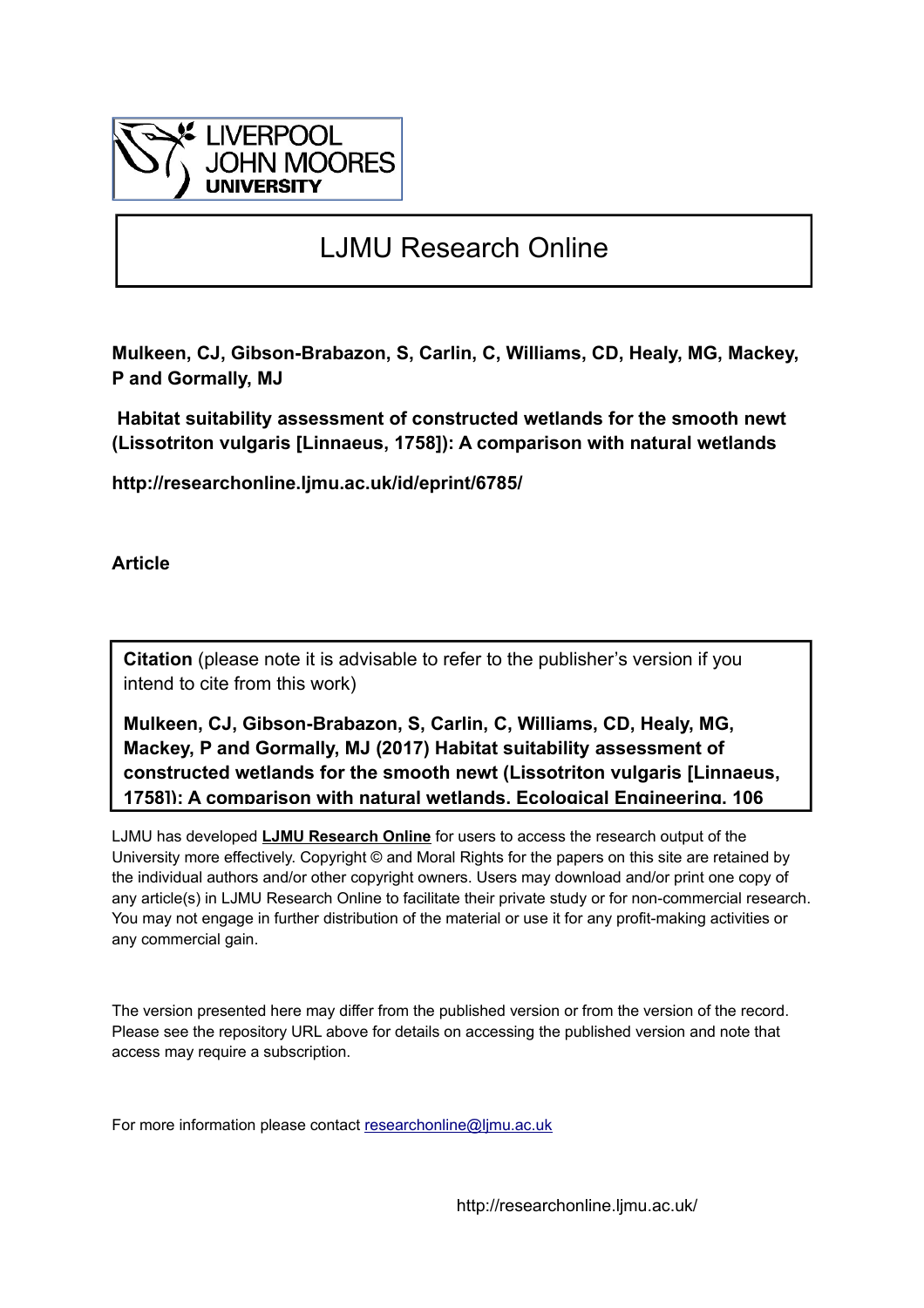| 1  | Habitat suitability assessment of constructed wetlands for the Smooth Newt (Lissotriton                                                                              |
|----|----------------------------------------------------------------------------------------------------------------------------------------------------------------------|
| 2  | vulgaris [Linnaeus, 1758]): a comparison with natural wetlands                                                                                                       |
| 3  |                                                                                                                                                                      |
| 4  | C.J.Mulkeen <sup>1, 2*</sup> , S.Gibson-Brabazon <sup>1</sup> , C.Carlin <sup>1</sup> , C.D.Williams <sup>3</sup> , M.G.Healy <sup>2</sup> , P.Mackey <sup>1</sup> , |
| 5  | and M.J.Gormally <sup>1</sup>                                                                                                                                        |
| 6  |                                                                                                                                                                      |
| 7  | <sup>1</sup> Applied Ecology Unit, School of Natural Sciences, National University of Ireland, Galway,                                                               |
| 8  | Ireland                                                                                                                                                              |
| 9  | <sup>2</sup> Civil Engineering, National University of Ireland, Galway, Ireland                                                                                      |
| 10 | <sup>3</sup> School of Natural Sciences and Psychology, Liverpool John Moores University, Byrom                                                                      |
| 11 | Street, Liverpool, L3 3AF. UK                                                                                                                                        |
| 12 | *Corresponding author. Email address: collettemkn@gmail.com                                                                                                          |
| 13 |                                                                                                                                                                      |
| 14 | Abstract                                                                                                                                                             |
| 15 | Given the current decline of natural wetlands worldwide and the consequent negative impacts                                                                          |
| 16 | on amphibians, wetlands constructed for the treatment of wastewaters have the potential to play                                                                      |
| 17 | a role in the protection of these animals. However, there is a paucity of information regarding                                                                      |
| 18 | the value of constructed wetlands (CWs) to amphibians, particularly relating to the terrestrial                                                                      |
| 19 | phase of the life-cycle. This study compares the terrestrial habitats of natural wetlands (NWs)                                                                      |
| 20 | and CWs as refuges for the smooth newt (Lissotriton vulgaris) with the aim of developing                                                                             |
| 21 | recommendations for CWs (both new and existing) to enhance their usefulness as newt-friendly                                                                         |
| 22 | habitats. Terrestrial habitats surrounding NWs and CWs, including barriers to newt movement                                                                          |
| 23 | and features which could act as potential newt refuges, were mapped using ArcGIS. Natural                                                                            |
| 24 | wetlands had significantly more terrestrial habitat types than CWs and while woodlands at both                                                                       |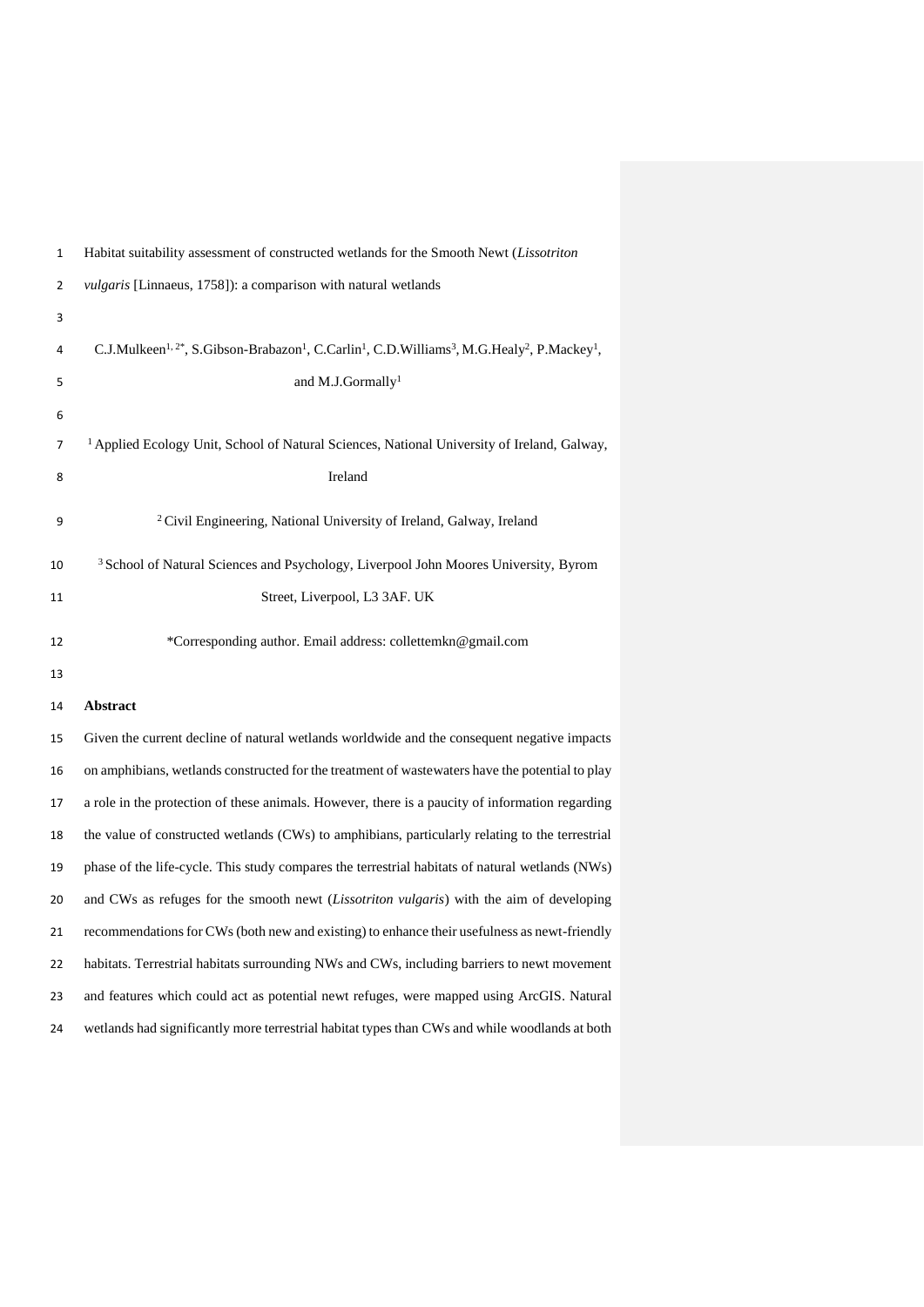wetland types were most likely to contain features of benefit to newts, almost twice as many grids (20 m x 20 m) in the terrestrial habitats of NWs contained features compared to those of CWs. The application of a Habitat Suitability Index resulted in seven of eight NWs compared to only two of eight CWs receiving "good" scores, the lower scores for CWs being due primarily to the presence of a barrier to newt movement. Recommendations for enhancing the design and management of CWs for smooth newts include less intensive ground maintenance, reduction of barriers to newt movement, judicious planting and the provision of additional refuges.

*Keywords:* Smooth newt, constructed wetlands, natural wetlands, Habitat Suitability Index

### **1. Introduction**

 Natural wetlands (NWs), one of the most important ecosystems on earth (Mitsch & Gosselink, 2007), have been described as 'transitional environments' occurring between terrestrial and aquatic systems (Lehner & Doll, 2004). The ecosystem services provided by NWs include biodiversity support, water quality improvement, flood abatement (Zedler, 2000) and sequestration / long-term storage of carbon dioxide (Mitsch et al., 2013). In addition, extensive numbers of bird, mammal, fish, amphibian and invertebrate species are entirely dependent on NW habitats across the globe (Zedler & Kercher, 2005). It is estimated that 50% of the Earth's original NWs have been destroyed (Mitsch & Gosselink, 2007) and in Ireland alone, areas covered by NWs decreased by almost 2.5% between 2000 and 2006 (CORINE, 2006).

 While NWs have been used as convenient wastewater discharge sites since sewage was first collected (for at least 100 years in some locations) (Kadlec & Wallace, 2008), it is only in the last fifty years (approximately) that wetlands have been recognised for their wastewater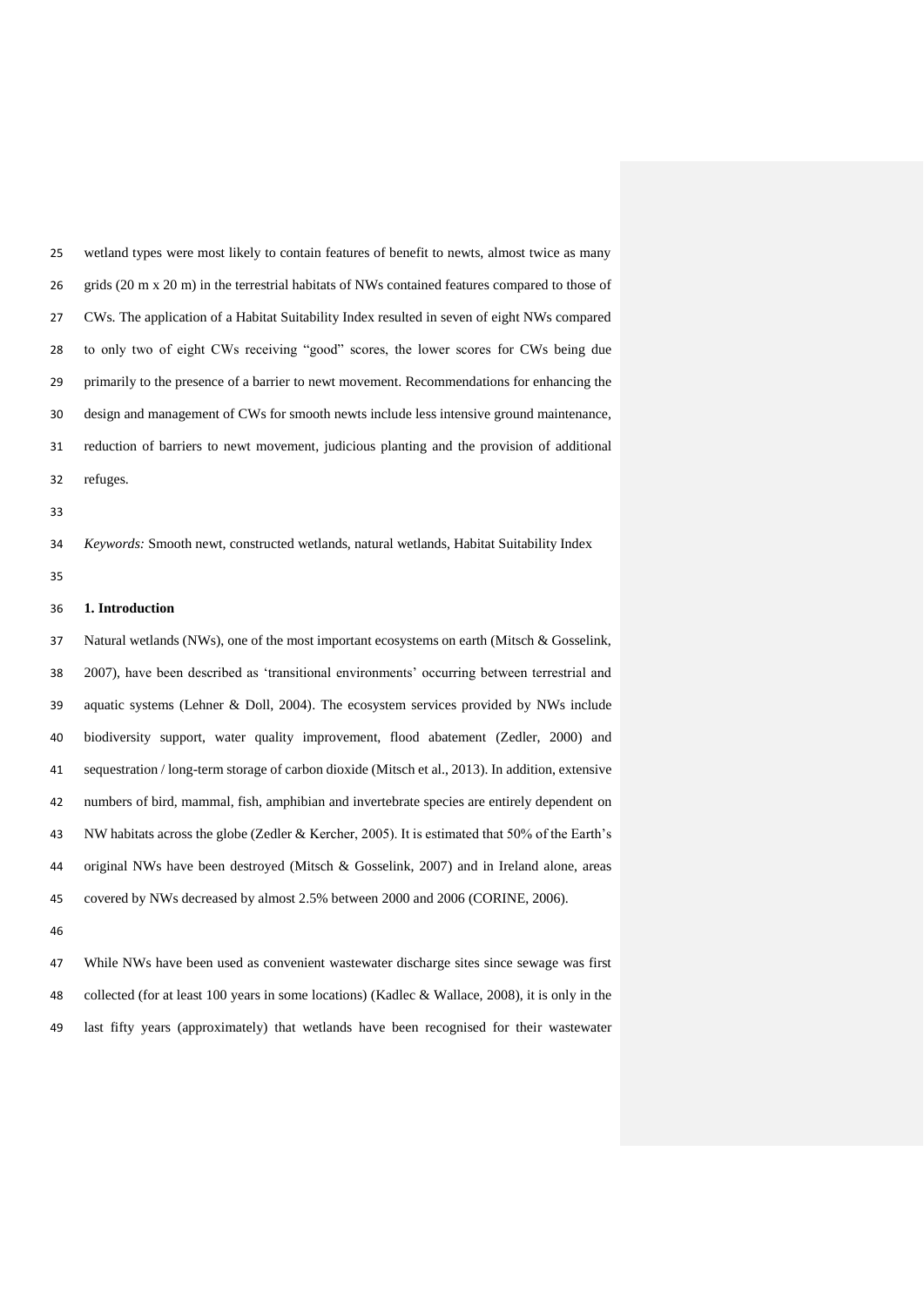treatment capabilities (Vymazal, 2011). Since then various types of artificial wetlands (constructed wetlands; CWs) have been designed to intercept wastewater (after conventional treatment processes) and remove a range of pollutants before discharging into natural water bodies (Hsu et al., 2011). Constructed wetlands are being recognised increasingly as a relatively low-cost, energy-efficient method for treating wastewaters such as sewage, 55 agricultural / industrial wastewaters and storm water runoff (Campbell & Ogden, 1999). While much attention has been paid to the waste water treatment capabilities of CWs, relatively little attention has been given to the incorporation of biodiversity features in the design and construction of CWs and their surroundings. A number of studies have been undertaken on the biodiversity of existing CWs including studies on freshwater invertebrates (Spieles & Mitsch, 2000; Jurado et al., 2010), amphibians (Korfel et al., 2010), birds (Andersen, et al., 2003) and mammals (Kadlec et al., 2007). However, these studies have generally focussed on the CW itself and not on the surrounding habitats in which the CW is situated, although the latter are often critical for fauna, such as amphibians, with biphasic life cycle requirements.

 Amphibians typically require terrestrial and aquatic environments to complete their semi- aquatic life cycle (Dodd & Cade, 1997). However, they are currently experiencing striking global declines in recent decades due, in part, to the destruction of wetland habitats (Stuart et al., 2004) and fungal disease (Voyles et al., 2009). The importance of terrestrial habitats and microhabitats for amphibian breeding site selection has been highlighted by Marnell (1998). *Lissotriton vulgaris* (Linnaeus, 1758) (the smooth newt), while widespread across most of Europe, is the sole native species of newt found in Ireland (Meehan, 2013), with breeding invariably taking place in water during spring, and sometimes extending into early summer. After metamorphosis, juveniles of *L. vulgaris* can spend several years on land, before reaching maturity between the ages of three and seven years (Bell, 1977), at which stage they return to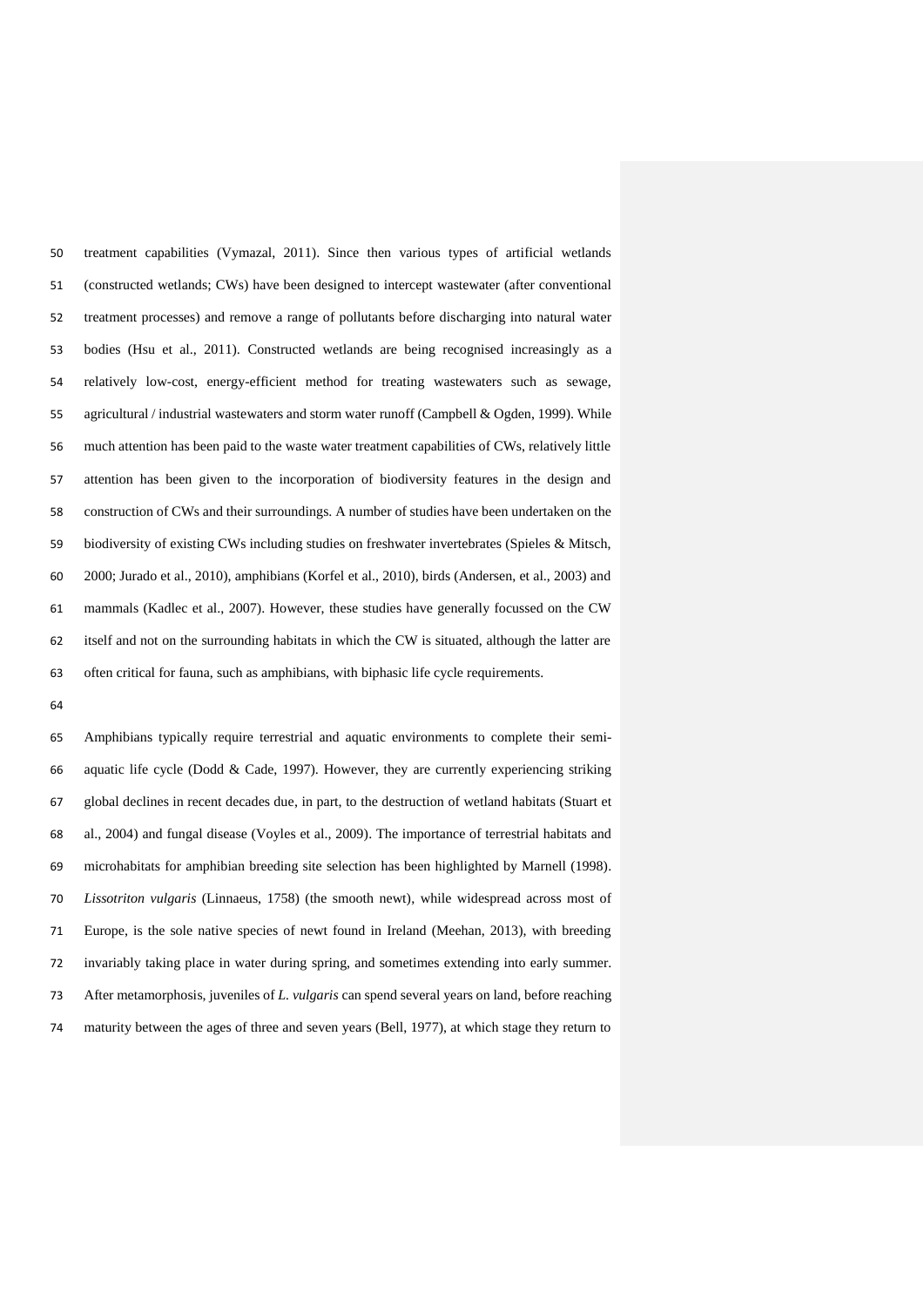water bodies to breed. Smooth newts are known to use a variety of water bodies during the breeding season, which include lakes, natural ponds, garden ponds and slow-moving drainage ditches (Meehan, 2013), with aquatic newt larvae rarely being found in running water (Bell & Lawton, 1975). Even water bodies with a surface area of no more than 400 m² (considerably smaller areas than many CWs for wastewater treatment) have been known to support up to 1,000 individual adult smooth newts (Bell & Lawton, 1975). While breeding takes place in water, the majority of newts overwinter on land, although there is evidence that some adults may remain in water during winter (Kinne, 2004). Upon emigration from the water body, newts tend to travel towards favourable habitat patches in the vicinity (Malmgren, 2002). On land, they tend to travel in straight lines, since movement here is slower and requires more energy than movement in water where the newt is buoyed up by the surrounding medium (Griffiths, 1996). When on land, suitable refuges must be sought from predation, desiccation and temperature extremes (Griffiths, 1984). Habitats that provide such shelter and protection, such as scrub and woodland (both deciduous and coniferous), unimproved grassland and gardens, are considered newt-friendly habitats (Oldham, 2000) (Table 1). Although habitats thought to be less suitable for newts in the UK include water bodies containing fish (Aronsson & Stenson, 1995) and acidic habitats such as peatland (Marnell, 1998), it appears that newts can be catholic in their approach to habitat selection. In Ireland, for example, where *L. vulgaris* is at the most westerly edge of its range, and lacks competition for habitats from other newt species, it has a tendency towards a wide niche occupation, including lakes of a considerable size containing fish in addition to acid peatland pools (Meehan, 2013). In addition, microhabitats such as dead wood and stone features can be important in amphibian breeding site selection (Marnell, 1998), while roads and rivers adjacent to the breeding water body have been shown to interfere with newt migration (Oldham, 2000).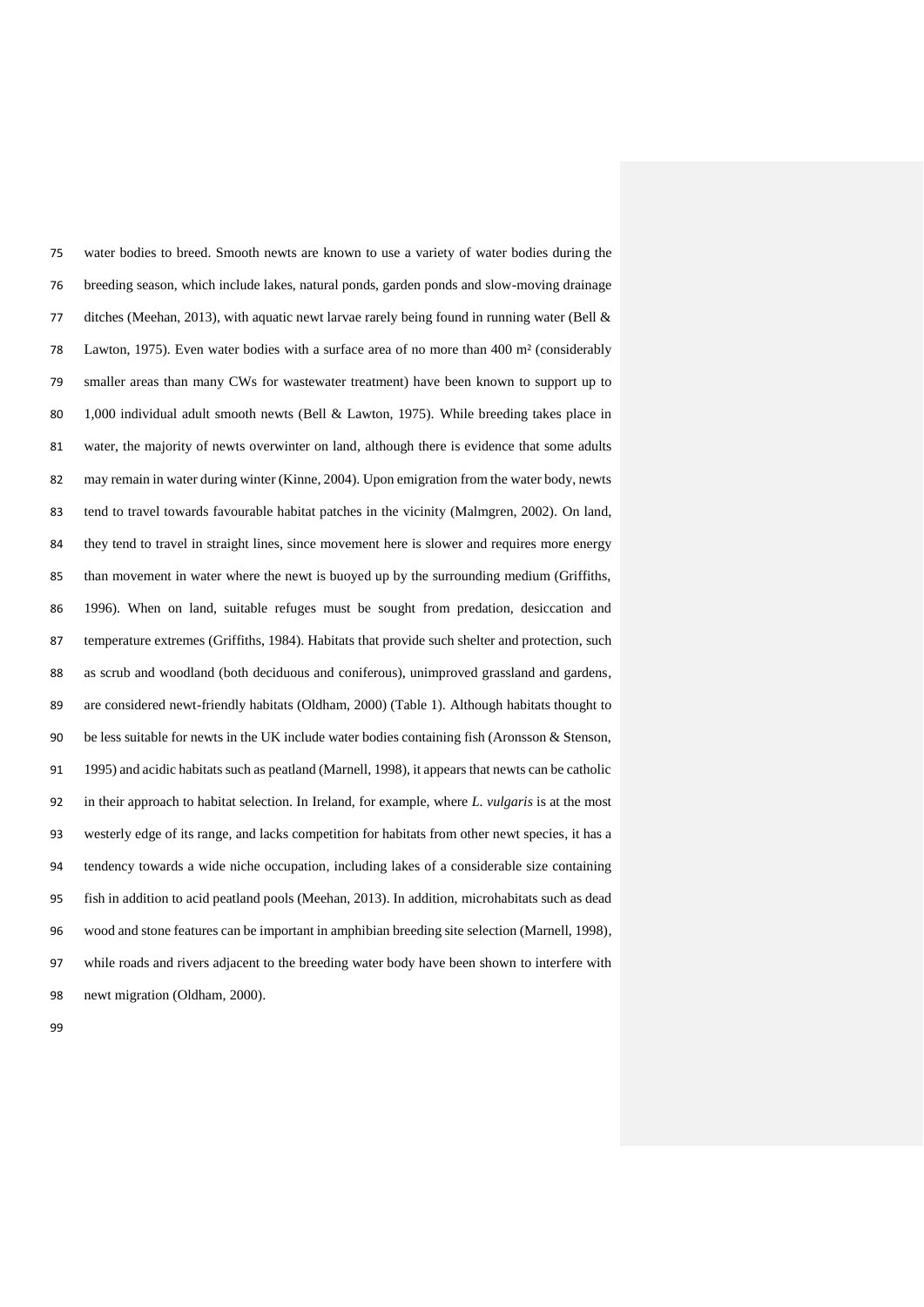The movement of smooth newts on land, which tends to be short distances from breeding water bodies (Griffiths, 1984), has been described as philopatric i.e. individuals remain or return to relatively few permanent hiding places throughout the year and/or on an annual basis (Dolmen, 1981; Sinsch & Kirst, 2015). Although individuals of *L. vulgaris* have been found in terrestrial habitats at distances exceeding 500 m from water bodies (Kovar, et al. 2009), this is likely to be the exception rather than the rule. Bell (1977) found that over forty times more newts were captured in pitfall traps within 5 m of a wetland edge compared with pitfalls placed 50 m from the wetland edge. In addition, Bell (1977) released sixty-one marked *L. vulgaris* juveniles 22.5 m from a pond edge and recaptured over 50% within ten meters from the point of release thirty- five days later. In another study, Dolmen (1981) observed that no recaptured smooth newts ventured further than 7.5 m from the original capture point on land, suggesting that adult newts tend to settle close to the water body in which they were born (Bell, 1977). Most smooth newts will remain relatively close to the breeding pond, provided that habitat quality immediately surrounding the breeding water body is optimal and connectivity is excellent. Terrestrial habitats surrounding wetlands can, therefore, serve as wildlife corridors and are important in the conservation and management of semi-aquatic species such as amphibians (Semlitsch & Bodie, 2003) including *L. vulgaris*.

 The Habitat Suitability Index (HSI), first developed by Oldham et al. (2000) in Britain (and later modified by the National Amphibian & Reptile Recording Scheme, 2007), is used by Natural England and Natural Resources Wales and the Department of Environment, Food and Rural Affairs (UK) to assess the likelihood of the presence of the great crested newt (*Triturus cristatus* [Laurenti, 1768]) in a given area in the UK (Department of Environment, Food and Rural Affairs, 2016) (Table 2). This species, which is larger than the smooth newt, has been found to travel further ( > 200m) from ponds (Kinne, 2004). Since the great crested newt is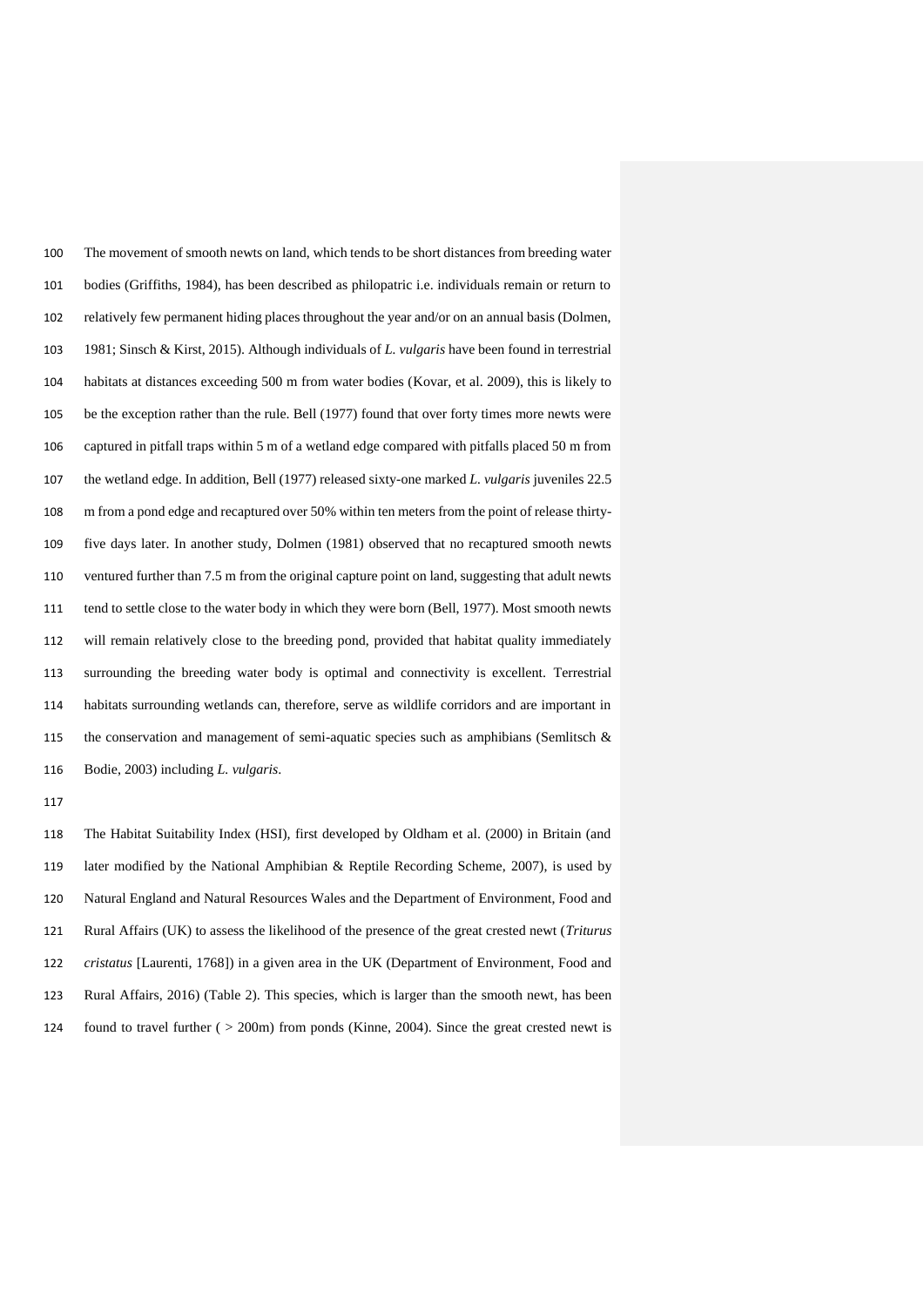absent from Ireland, *L. vulgaris* occupies a similar range of habitats, in addition to which there is considerable overlap in the timing of seasonal and diel activities (Griffiths and Mylotte, 1987). Both species also seem to have similar requirements in terms of the quality of the terrestrial habitats surrounding water bodies for dispersal (Malmgren, 2002) and these habitats include areas of trees, scrub and long grass (Griffiths, 1996). It has been suggested that the presence of *T. cristatus* in ponds in the UK is usually a good indicator that the ponds will also contain *L. vulgaris* (Griffiths, 1996), although *L. vulgaris* can be found in a wider range of localities (Skei et al., 2006). Due to the similarities in terms of habitat requirements that exist between the two species, and in the absence of a smooth newt HSI for Ireland, the applicability of the UK HSI for *T. cristatus* was seen by the authors of this article as an initial starting point to assess habitat suitability for *L. vulgaris* at a landscape-scale and prioritise areas for action.

 In Ireland, drainage and infilling of NWs (Staunton et al., 2015), in conjunction with excessive clearing of vegetation around breeding sites, remains a threat to smooth newt populations (King et al., 2011). *Lissotriton vulgaris* is currently on the International Union for the Conservation of Nature (IUCN) Red list of threatened species in Ireland (King et al., 2011), and loss of suitable terrestrial habitats for overwintering or refuge remains a concern. The value of CWs as a conservation strategy for amphibians has been highlighted by previous studies (Denton & Richter, 2013), given the current decline of NWs. However, the suitability of terrestrial habitats surrounding CWs for wastewater treatment for the terrestrial phase of the newt life-cycle has yet to be addressed.

 The aim of this study was to compare, for the first time, the suitability of terrestrial habitats surrounding CWs and NWs for *L. vulgaris.* The results are discussed in the context of providing definitive guidelines for engineers regarding the design of CWs, which incorporate features that support the conservation of the species*.*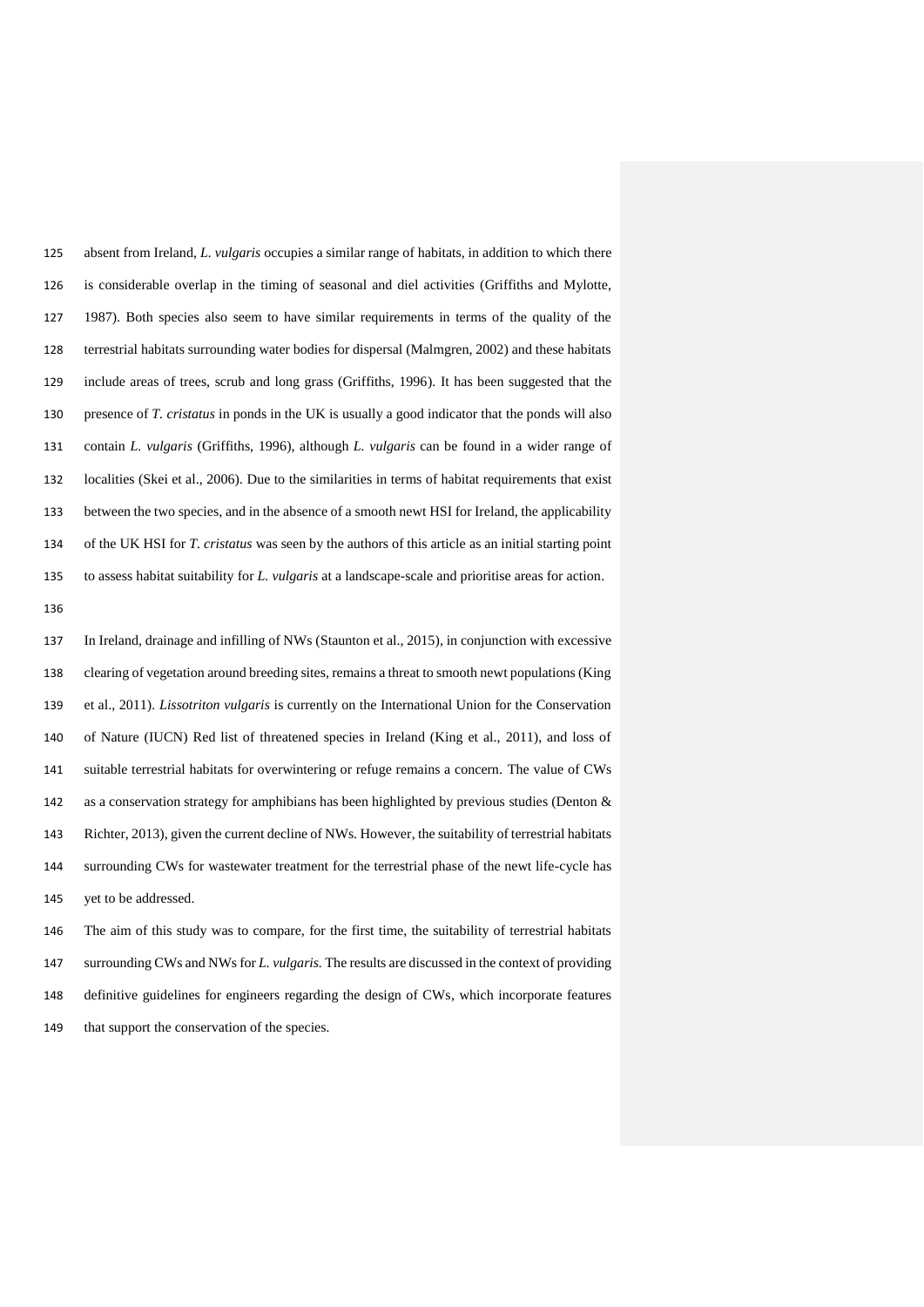#### **2. Methods & Materials**

2.1 Site descriptions

 Eight CWs and eight NWs were selected in counties Mayo, Galway, Roscommon and Leitrim in the west of Ireland (Fig. 1). The CWs, built for the tertiary treatment of municipal wastewater, each consisted of surface flow reed beds planted with either *Phragmites australis* (Cav.) Trin. ex Steud. or *Typha latifolia* L. Natural wetlands, all of which contained areas of *P. australis* and/or *T. latifolia,* and which were within 20 km of each CW, were selected for comparison (Appendix A). All wetlands contained some form of suitable, newt-friendly habitats such as hedgerows, scrub, drainage ditches, woodland or grasslands within a 500 m radius of the wetland.

## 2.2 Habitat mapping

 Between August and October 2015, habitats were mapped at all sites. A colour orthoimage, sourced from ArcGIS (Release Version 10.3; Environmental Systems Research Institute [ERSI], California, USA) and produced in 2012, was printed for each wetland at a scale of 1:2650. Given that a minimum mapable polygon size of 400 m² is recommended by Smith et 170 al. (2011) for small-scale field mapping, orthoimages were printed with a 20 m  $\times$  20 m grid superimposed on the image to aid with mapping in the field. The photograph was used as a base map in which habitats were recorded. All habitats within 40 m of the water's edge were documented, since most of the *L. vulgaris* population will confine normal intra-habitat wanderings to short distances from a pond (Griffiths, 1984).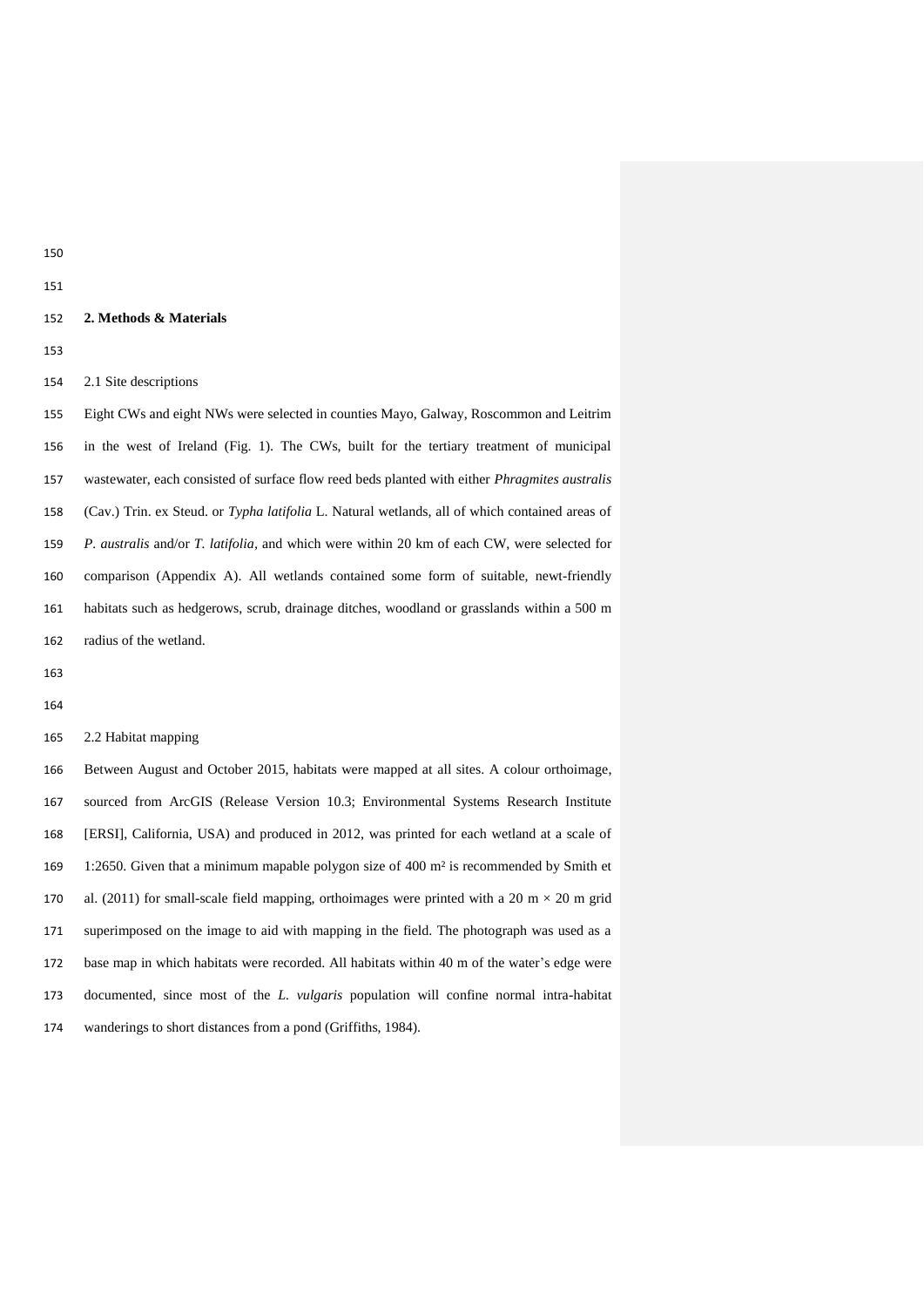Habitats were identified, described and classified according to a standard habitat classification scheme used in Ireland covering terrestrial, freshwater and marine environments (Fossitt, 2000). This classification scheme is hierarchical and operates at three levels comprising eleven broad habitat groups at Level 1; thirty habitat sub-groups at Level 2; and 117 individual habitats 179 at Level 3 e.g. "Grassland and marsh" (Level 1)  $\rightarrow$  Semi-natural grassland (one of three sub-180 groups at Level 2)  $\rightarrow$  "wet grassland" (one of seven habitats at Level 3).

 During the surveys of terrestrial habitats, it was noted that grasslands which would normally be classified as "improved agricultural grassland" under Fossitt's classification (Fossitt, 2000), often consisted of poorly drained fields which supported abundant *Juncus* species. For the purposes of this study, such sites were classified as "improved agricultural grassland with abundant *Juncus* spp." to separate them from truly improved fields i.e. "intensively managed or highly modified agricultural grassland" with rye grasses (*Lolium perenne* L.) usually abundant (Fossitt, 2000). Notable features of importance to smooth newts such as wood or 188 stone features (Marnell, 1998) were recorded as present or absent for each 20 m  $\times$  20 m grid square. These features included woody features such as tree stumps, dead/fallen branches, fallen trees, and stone features including boulders or loose rock.

 Field survey recorded data were later digitised using ArcGIS 10.3 and the areas for each habitat calculated. Wood and stone features were recorded as point features. Linear features such as treelines, hedgerows and drains, were assigned an arbitrary width of 1 m (reflecting the minimum width of linear habitats encountered), so that areas of different habitats could be compared. As the total areas for each wetland varied, the wetlands in this study have been numbered consecutively from the largest to the smallest for each wetland type i.e. CW1 – CW8 and NW1 – NW8 (Appendix 1). Maps were created using ArcGIS 10.3 and the extent of all habitats were determined. Using the UK's HSI for the great crested newt, CWs and NWs were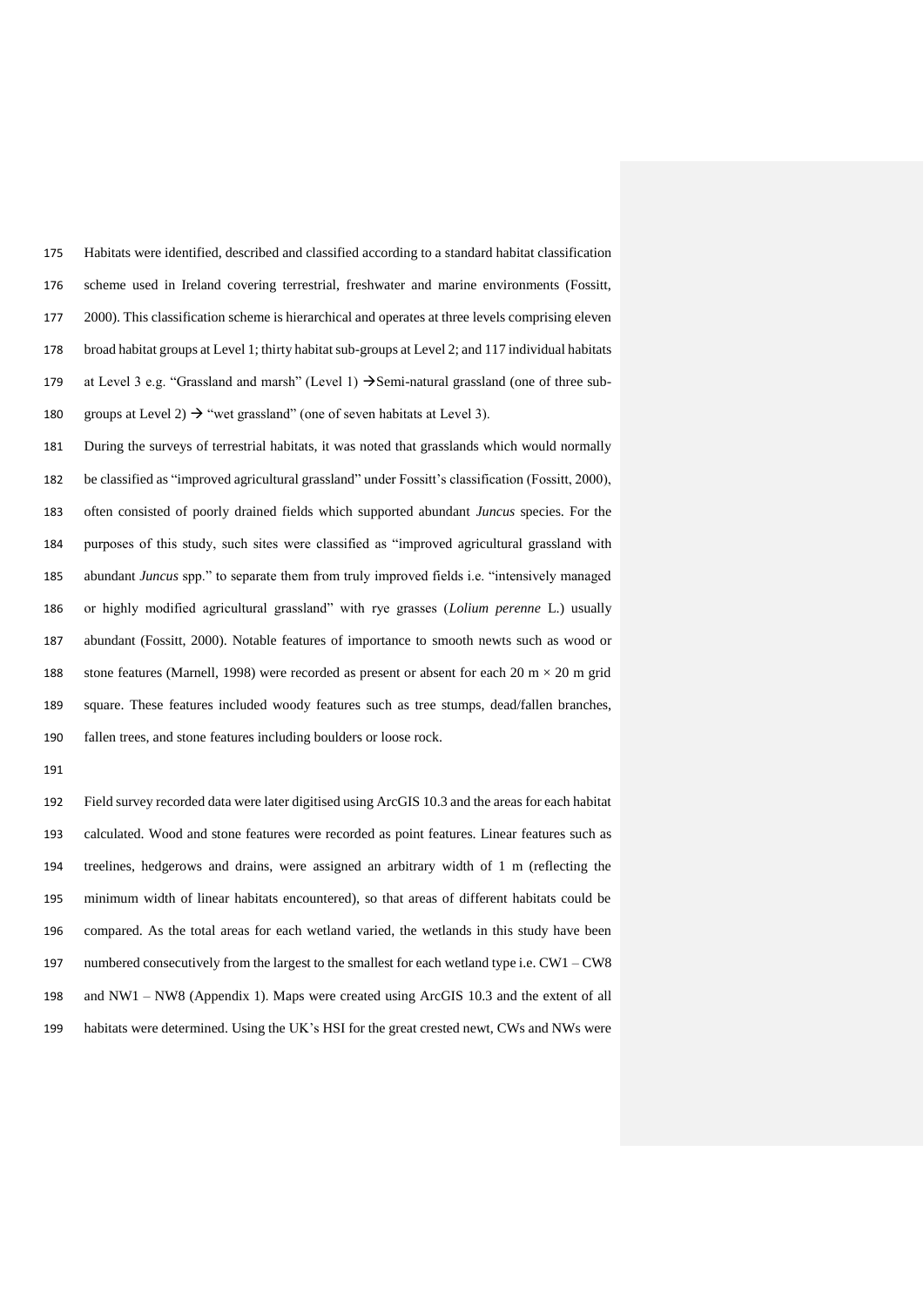scored and ranked in order of their potential value to the smooth newt. Those at the lower end of the scale are evaluated and recommendations on how their suitability can be improved are proposed.

2.3 Statistical analysis

 A Kolmorogov-Smirnov test was performed to test for normal distribution of the residuals. A General Linear Model (GLM) was used to test whether there was a significant effect of area and wetland type on habitat richness. A Pearson's Correlation was used to test if there was any correlation between area of the wetland and the number of habitats present.

## **3. Results**

 A total area of 2.25 km² (including open water) was mapped across sixteen CW and NW sites. 212 Areas of open water and surrounding terrestrial habitats mapped at CWs range from 0.008 km<sup>2</sup> 213 to 0.020 km², while those of the generally larger NWs range from 0.008 km² – 1.45 km² (Appendix A). Using Level 1 (Fossitt, 2000), "freshwater" habitats dominate the NWs overall 215 (74%) compared to only 13% at the CWs, where "grassland  $\&$  marsh dominated" (54%) (Fig. 2). This is not surprising, given that a more in-depth analysis of freshwater habitats at Level 3 (Fossitt, 2000) reveals that the open water of the NWs (primarily lakes) is reflected by the dominance (82% cover) of "mesotrophic lakes" compared to the, not unexpected, dominance 219 of "reed & large sedge swamp" (74%) at the CWs, represented at the NWs by a cover of just 16%. "Woodland & scrub" have similar percentage covers of 13% and 15% at the NWs and CWs, respectively (Fig. 2), but "exposed rock & disturbed ground" and "cultivated and built 222 land", a total of  $< 2\%$  combined at the NWs, has a cover of 8% and 10%, respectively, at the CWs.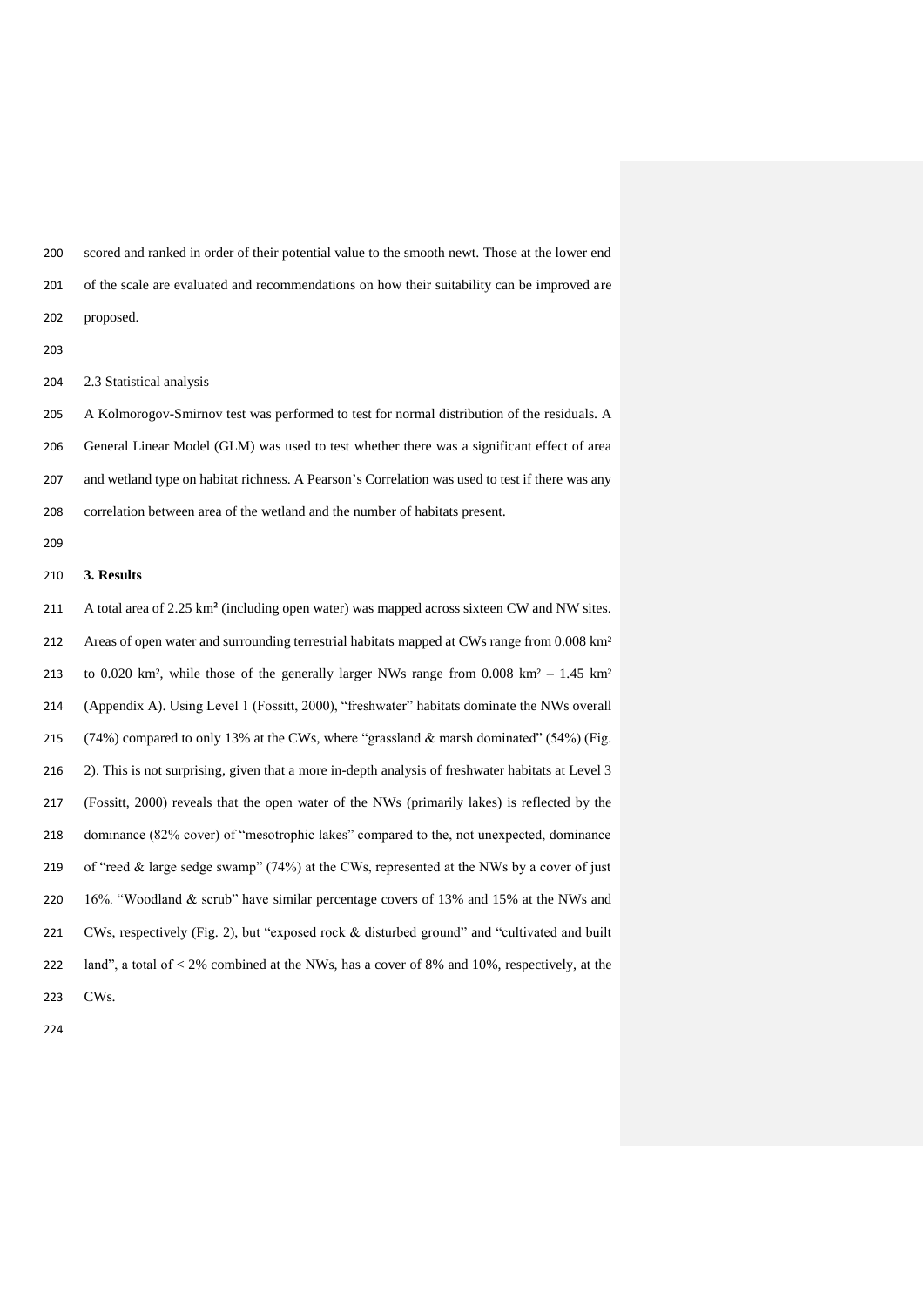Given that the focus of this paper is the terrestrial phase of the smooth newt, which spends less than 50% of the year (generally March – July) (Bell, 1977) in still water for breeding, suitable terrestrial habitats are examined in more detail, since they form an essential component of the newt life cycle (Denoël & Lehmann, 2006). With this in mind, less optimal habitats for newts from August to February (i.e. the "freshwater" habitats above with the exception of "freshwater swamps") were removed from the analysis to examine the remaining habitats in detail for suitability for newts. "Freshwater swamps" were included in the analysis because these are not areas of fully open water, but generally occupy a zone at the transition from open water to terrestrial habitats (Fossitt, 2000). An examination of the order of dominance of terrestrial habitats (Fig. 3) at Level 1 (Fossitt, 2000) reveals a similar pattern to those in Figure 2, with the exception that percentage cover of "freshwater swamp" at the NWs is almost co-dominant with "woodland & scrub" (32% and 33%, respectively). In the CWs, "freshwater swamp" has the same percentage cover as "cultivated and built land" (Fig. 3), which along with "exposed rock and disturbed ground", have an overall percentage cover of 10% and 9%, respectively. In NWs, both categories, along with "heath and dense bracken", have an overall percentage cover 240 of  $< 2\%$ .

 The number of newt friendly terrestrial habitats recorded at Level 3 (Fossitt, 2000) varies within each wetland type, with those in NWs ranging from 17 at the largest NW1 (Appendix A) to seven at NW5 and from 12 habitats at CW3 to six at CW 8. To test for normal distribution, a Kolmorogov–Smirnov test was used and results were *P* > 0.05 indicating that the data are not 246 significantly different from a normal distribution (CW area  $= 0.690$ , CW number of habitats  $=$  $0.473$ ; NW area = 0.808, NW number of habitats = 0.598). A Pearson's correlation confirmed 248 that the correlation between area of CWs and number of habitats present is not significant  $(P >$ 249 0.05, rho = 0.602) in comparison to the correlation between area of NWs and number of habitats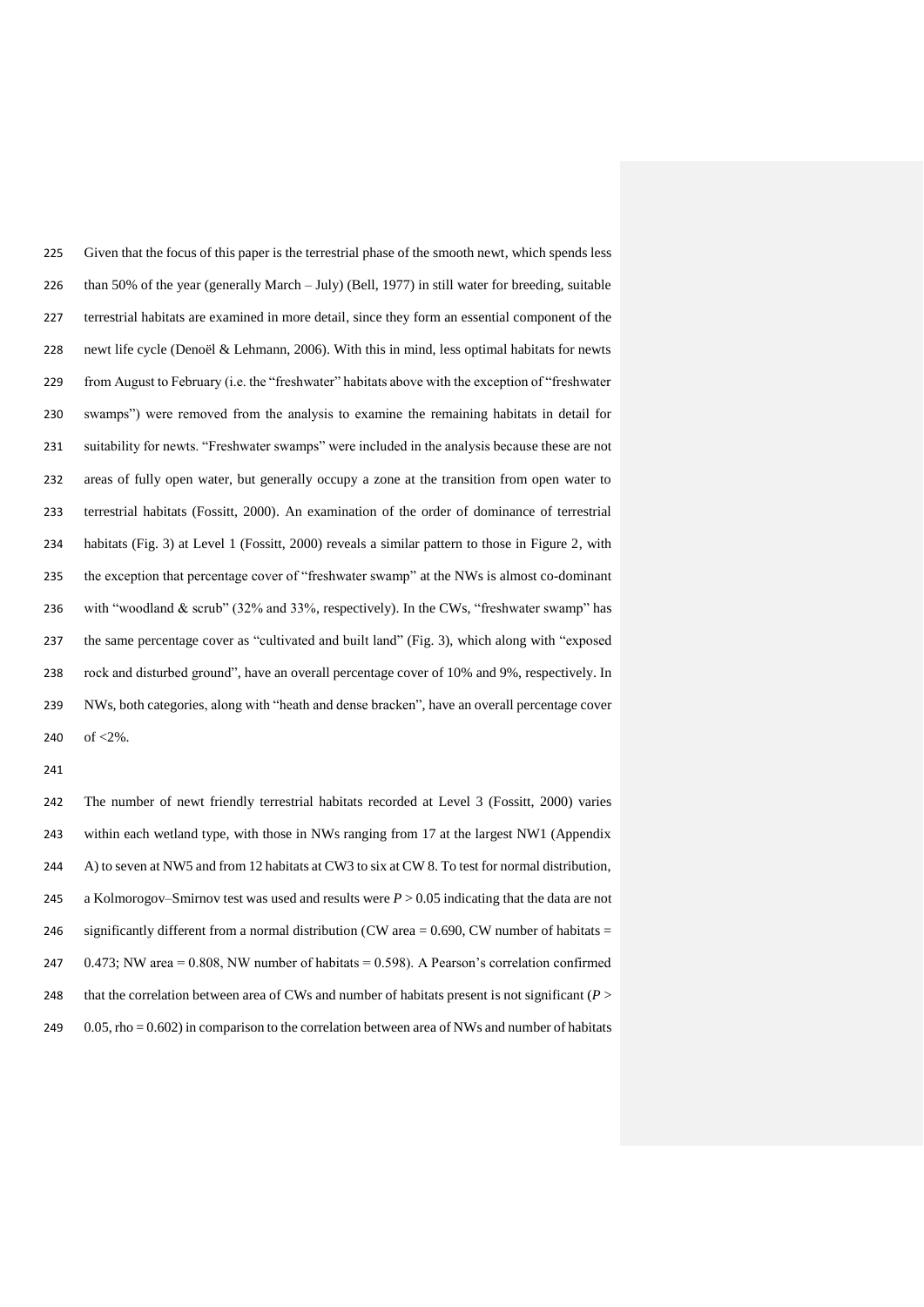250 present, which is significant  $(P < 0.05$ , rho = 0.898). Using a General Linear Model (GLM), there is a significant effect of both area and wetland type on habitat richness. The GLM displays a positive relationship between number of habitats and the covariate, area, and NWs have significantly more habitats than CWs (Table 3).

255 Given that "grassland  $&$  marsh" represents over a quarter of the cover of terrestrial habitats at both wetland types (26% and 54% for NWs and CWs, respectively) and that long grass and rough grassland are among those considered as some of the best habitats for the terrestrial phase of newts (Table 1), these are examined in more detail at Level 3 (Fossitt, 2000) (Fig. 4). Nine different "grassland and marsh" habitat types are found in the current study. "Wet grasslands" represent more than half (52%) the cover of the grasslands at the NWs, but less than a quarter (24%) at CWs where "improved agricultural grassland" is dominant (44%). "Improved agricultural grassland with abundant *Juncus* spp." represents 13% and 22% cover at NWs and CWs, respectively, while "freshwater marsh", present at the NWs (6%), is absent from the CWs (Fig. 4).

 Since woodland, damp woodland, scrub and hedgerows are also considered excellent terrestrial habitats for smooth newts (Table 1), these are examined further (Fig. 5) at Level 3 (Fossitt, 2000). Twelve "woodland and scrub" habitat types are present at CWs and NWs. "Mixed broadleaved woodland" and "mixed broadleaved conifer woodland" cover combined dominate both wetland types with 48% and 60% cover at the NWs and CWs, respectively (Fig. 5). These are followed by "wet willow-alder-ash" (17%) and "scrub" (15%) at the NWs and "scrub" (22%) and hedgerows (7%) at the CWs. "Riparian woodland" and "bog woodland" are exclusive to NWs with 13% cover in total.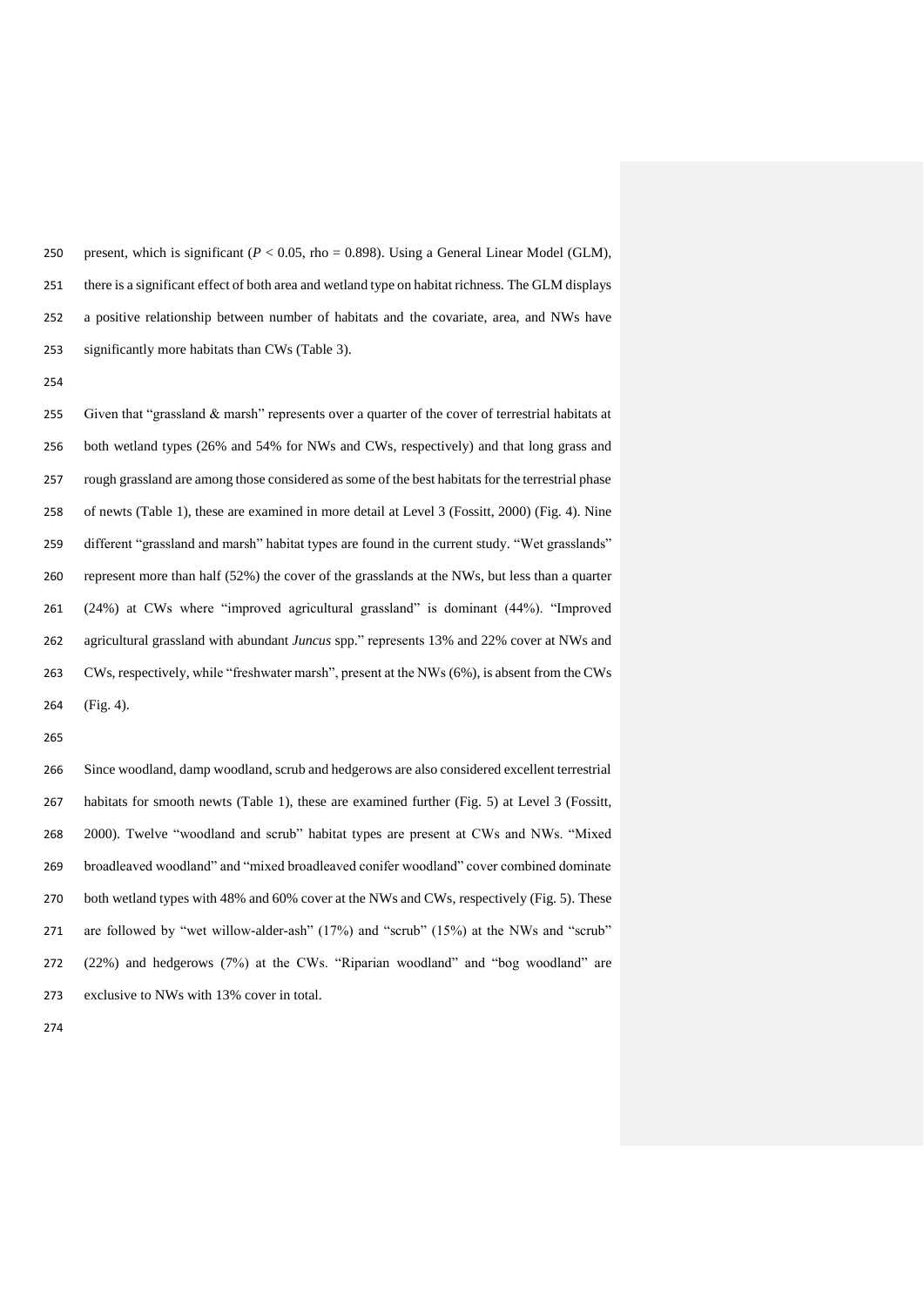Given that, regardless of habitat type, barriers to movement by newts play a pivotal role in newt survival, these are also examined at the CW and NW sites. Potential barriers to movement for the smooth newt in this study were identified at both CWs and NWs. These include roads and rivers, which are classed as serious barriers to newt migration (Oldham, 2000). Other barrier habitats (directly bordering breeding sites) identified include "buildings and artificial surfaces", "improved agricultural grassland", "exposed sand, gravel and till", and "spoil and bare ground". Forty-four percent of the total perimeter of the CW sites in this study constitutes potential barriers to newt migration compared to just under 2% at NW sites. While six out of eight CWs have barriers of some kind, only two out of eight NWs have barriers at the edge of the water body.

 The significance of terrestrial microhabitats or features such as wood and stone which can act as potential refuges for newts, can contribute significantly to amphibian conservation when 288 selecting breeding sites (Marnell, 1998). Twenty-eight percent of the 20 m  $\times$  20 m grids surrounding the NWs which were surveyed in this study contain features compared to just 18% for the CWs. Habitats such as "Mixed broadleaved woodland" and "mixed broadleaved conifer 291 woodland" account for the greatest percentage frequencies  $(5 - 11\%)$  of features at both wetland types, with "wet willow-alder-ash woodland" within the same range for NWs only 293 (Table 4). Within a range of  $1 - 4\%$ , frequency of features is "riparian woodland" for NWs only and "recolonizing bare ground", "improved agricultural grassland" and "wet willow-alder-ash-woodland" for CWs only.

 Using the HSI (Table 2), only two CWs receive the highest score of 1 (*Good*) (Appendix C), while seven NWs receive a *Good* score (1) in that there are no barriers present (Table 5). One hundred percent of the perimeter lines of all CWs and NWs which receive *Good* scores, contain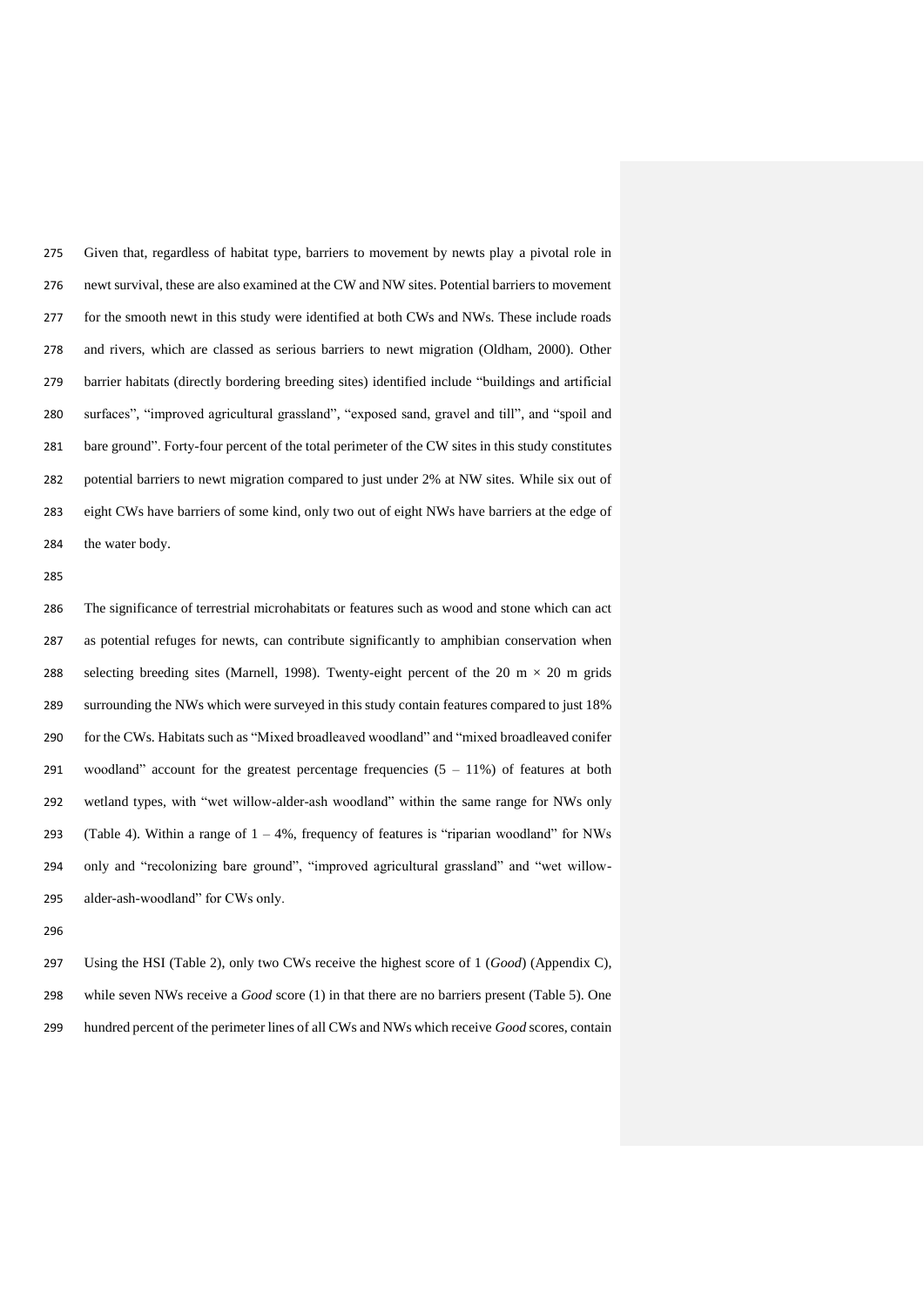extensive areas of habitat that offers good opportunities for foraging and shelter completely surrounding the wetland. One CW (CW4) received a *Moderate* score of 0.67, where 17% of the perimeter line of the CW is made up of "buildings and artificial surfaces", while one NW (NW4) received a *Moderate* score (0.67) due to the presence of "buildings and artificial surfaces" (0.4%) of the perimeter directly bordering the lake. Five of the CWs received *Poor* scores (0.33) (Appendix D), while no NWs received a *Poor* score.

 

#### **4. Discussion**

 The results of this study indicate that the NWs have significantly more terrestrial habitat types than CWs and that the number of terrestrial habitat types present in NWs is significantly correlated with the size of the area containing the terrestrial habitats. Both NWs and CWs were selected on the basis of the presence of reed and large sedge swamps; their location i.e. paired 313 CWs and NWs  $\leq$  20 km apart; and the presence of newt friendly terrestrial habitats within 500 m of the wetland. Nevertheless, given that most of the NWs were lakes (Appendix A), the generally larger size of aquatic habitats, including open water, resulted in comparatively larger areas of terrestrial habitats being surveyed within 40 m of the water's edge than in the smaller CWs. In addition, while similar woodlands at both wetland types were most likely to contain 318 features of benefit to newts, almost twice as many grids  $(20 \text{ m} \times 20 \text{ m} \text{ minimum mappable})$  areas) in the terrestrial habitats of NWs contained features compared to those of CWs. Furthermore, "wet grassland" dominated the grasslands around NWs, while "improved agricultural grassland" dominated the grasslands around CWs. The latter grasslands, which are generally managed through intensive grazing regimes, cutting and the application of fertilizer / herbicides, may result in the absence of structural diversity such as that of rough grassland and meadows – habitats which can offer cover and foraging for the terrestrial phase of the newt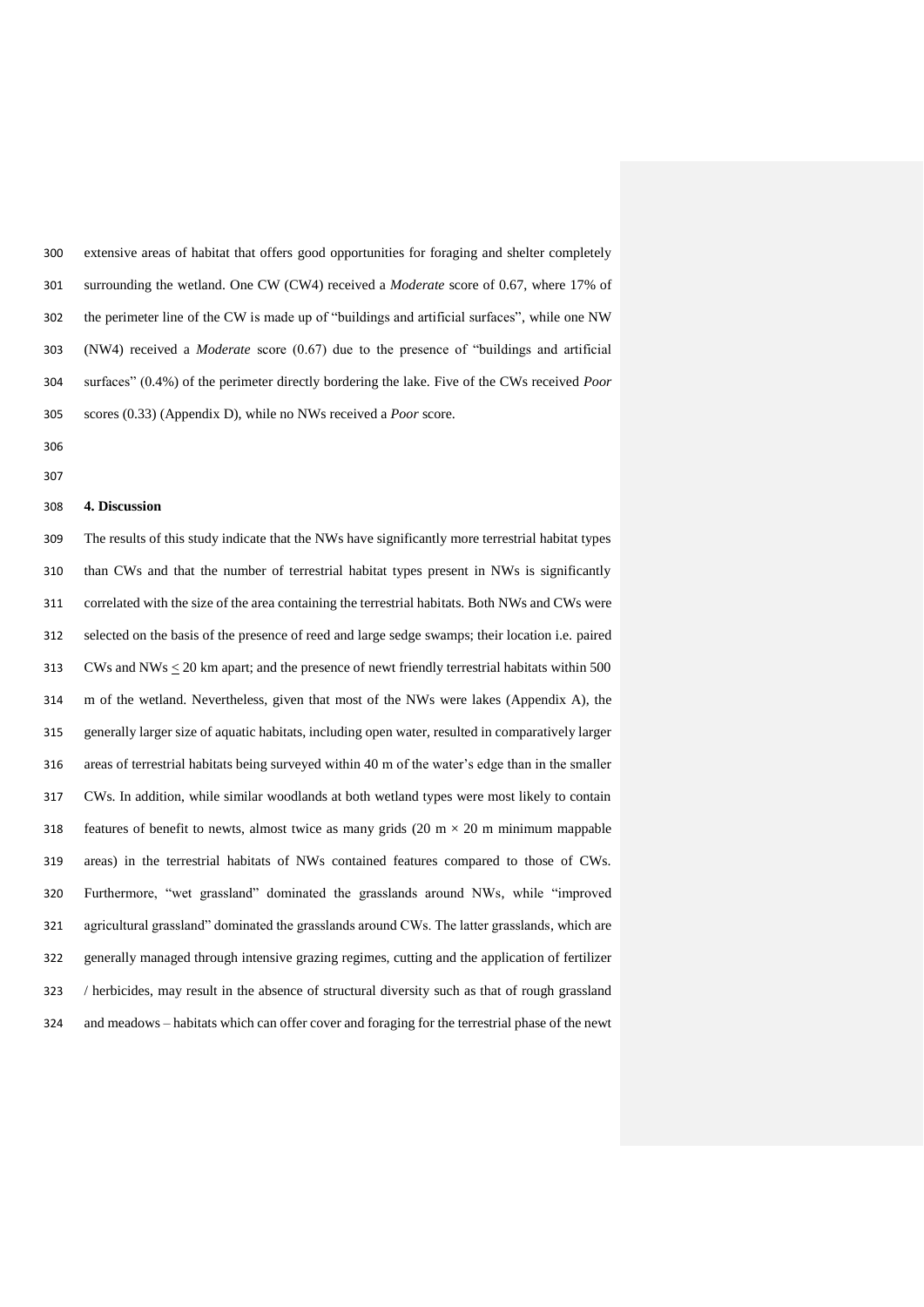(Oldham, 2000). "Wet grassland" (often occurring on sloping ground with poorly drained soils) with abundant rushes, tall grasses and a high broadleaved herb component (Fossitt, 2000) may, in comparison to "improved agricultural grassland", offer more potentially suitable terrestrial habitats. Areas of "marsh" unique to NWs in this study (along lake shores) also offer good structural habitats, particularly for immature newts, given the presence of high moss cover in conjunction with rushes (*Juncus* spp.), sedges (*Carex* spp.) and a high proportion of broadleaved herbs. This is reflected in the HSI scores, where seven of the eight NWs, but only two of the eight CWs, received a "good" score. A number of CWs received lesser scores primarily because of the presence of a barrier to movement, which could potentially impact on the migration of the newt from aquatic to terrestrial habitats. This is reflected by almost one fifth of the surface area of the CWs examined in this study consisting of "cultivated and built land" and "exposed rock and disturbed ground", some of which is necessary for machinery access to the site.

 Previous studies have emphasized the value of using CWs as a conservation strategy for amphibians and the need for future research and monitoring in these areas (Denton & Richter, 2013). While our study focussed on suitable terrestrial habitats for newts and did not involve a survey of smooth newt abundance, a single adult specimen of the species was recorded on the edge of one CW during the study (Mulkeen & Gibson-Brabazon, *pers. obs*). The presence of newts in CWs in Ireland (Scholz et al., 2007) also suggests that water quality in CWs treating wastewaters, at least in some cases, is not an issue and can support breeding in the species. In 345 addition to this, newts have been recorded in natural ponds and wetlands as small as  $25 \text{ m}^2$ 346 (Skei et al., 2006) and with up to 1,000 individuals recorded in ponds less than 400 m<sup>2</sup> (Bell & Lawton, 1975). Regardless of waterbody size, if aquatic and terrestrial conditions are favourable for breeding, shelter, food and overwintering, it may not be unreasonable to suggest that newts may colonise and breed in these areas. However, small changes to the design of new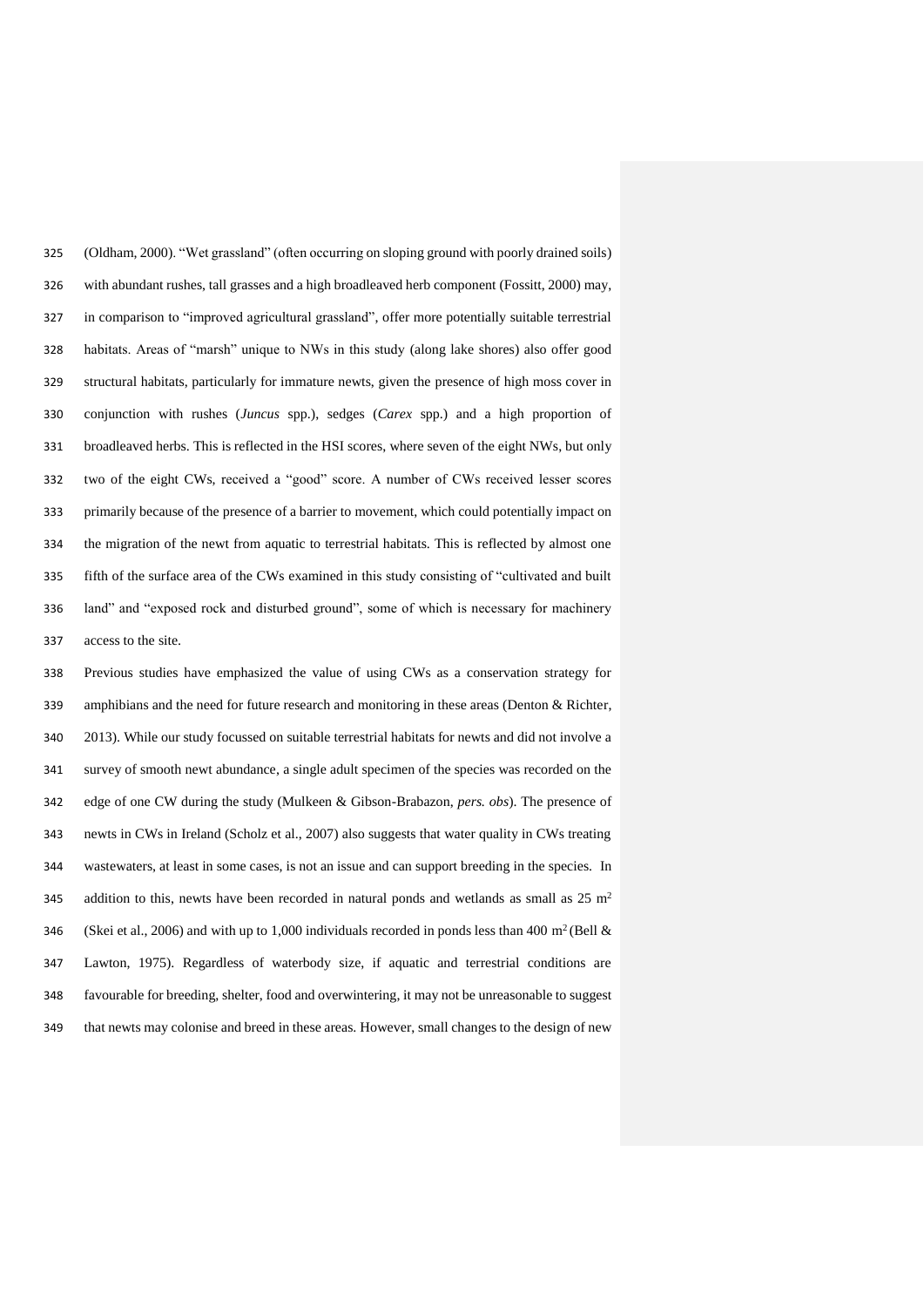CWs and the management of the lands surrounding both new and existing CWs could enhance their dual role as water treatment systems and suitable habitats for the newt and other amphibian species.

 In the design of new CWs, the overall size of the site should be considerably larger than the actual wetland itself to ensure that the area surrounding the wetland is of sufficient size to provide adequate refuges for the terrestrial phase of the newt. While lands outside the CW fence may provide suitable refuges for the newt when the CW is being constructed, there is no guarantee that this area will not be lost to development at some time in the future. As a guideline, and based on the evidence observed by previous authors of smooth newt migration distances (Bell, 1977; Dolmen, 1981), it is desirable that a buffer zone around a CW be incorporated within the site. By way of example, the inclusion of 20 m buffer zone (providing 361 suitable terrestrial habitats for smooth newts) around a 20 m  $\times$  20 m (400 m<sup>2</sup>) CW, would result in the purchase of just an additional 0.32 ha. However, other authors have suggested that a distance of 300 m of forested areas surrounding vernal pools will favour the persistence of amphibian species such as wood frog and salamander (Calhoun et al., 2014), suggesting that perhaps recommendations may need to be amphibian species specific. Large areas of open habitat offering little cover can act as a barrier during newt migrations to and from water bodies for breeding. Habitats such as "amenity grassland", "improved agricultural grassland", "spoil and bare ground" and "buildings and artificial surfaces", offer little cover, shelter, hibernation, foraging or overwintering sites for newts. By their very nature, CWs built for the tertiary treatment of wastewater also contain areas covered with artificial surfaces such as tarmac or concrete, built structures for wastewater treatment and unpaved areas for access points and driveways. These should, however, be reduced to a minimum, particularly immediately adjacent to the edge of the CW. If hard surfaces are required adjacent to the CW, they ideally should be at one side only, leaving the other three sides with direct access to terrestrial habitats.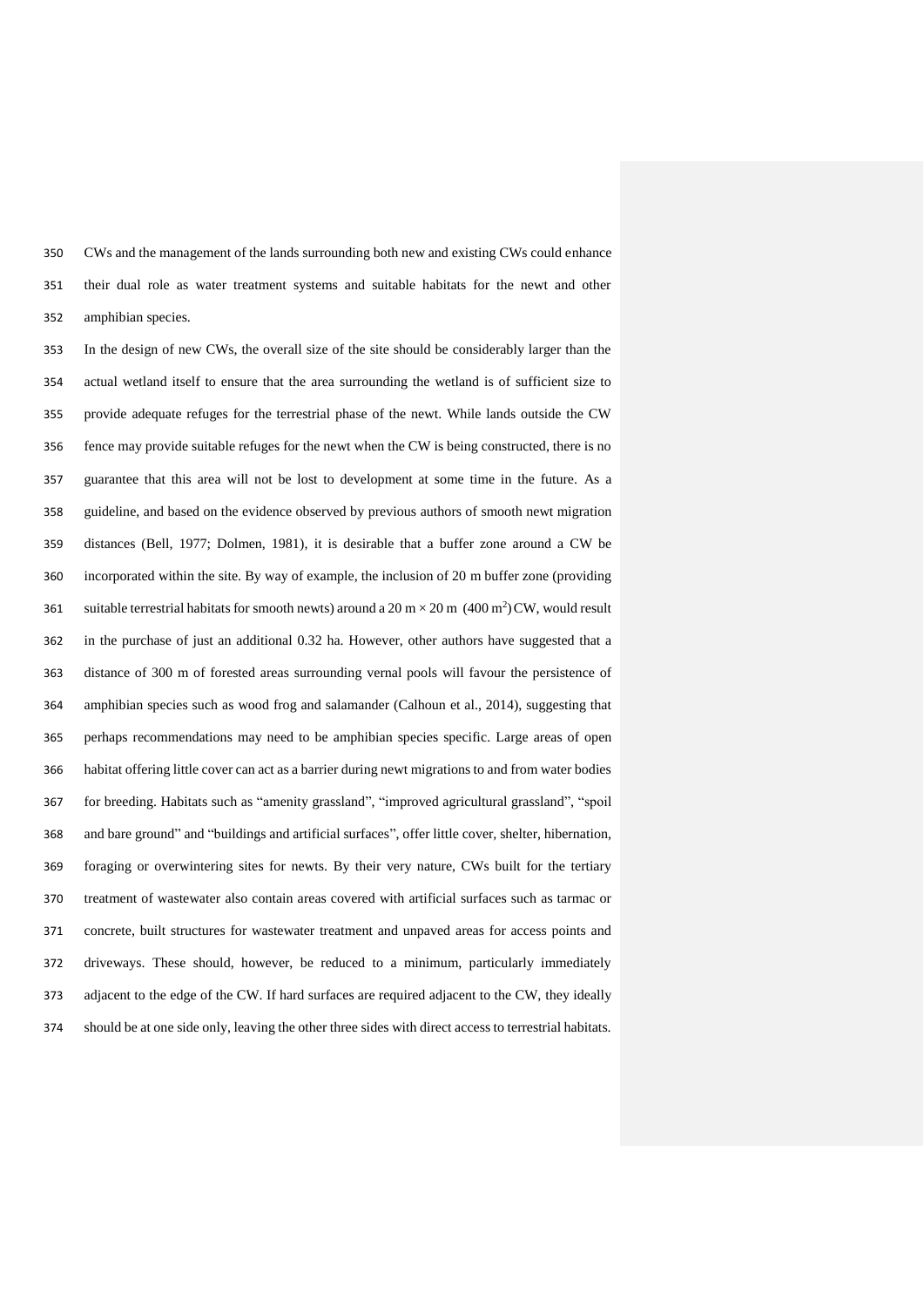Prior to construction taking place, a habitat survey should be undertaken to determine the value of existing habitats to newts. The proximity of the proposed construction to the nearest NWs should be considered, as suggested by other authors such as Drayer & Richter (2016). In particular, habitats identified in this study such as "mixed broadleaved woodland"; "mixed broadleaved conifer woodland", "wet willow-alder-ash woodland" and scrub should be retained, where possible, as should "wet grassland" and "improved agricultural grassland with abundant rushes". In sites undergoing construction, judicious planting with suitable trees and shrubs and / or the creation of wet grassland using membranes beneath the soil surrounding the CW would also be beneficial. In particular, the availability of terrestrial cover around breeding sites in the form of logs and deadwood was found to be an important habitat parameter in discriminating between sites used or unused by the smooth newt during its life cycle (Marnell, 1998). Skei et al. (2006), Marnell (1998) and Oldham (2000) suggest that woodland and scrub offer newts suitable terrestrial habitats to complete the terrestrial phase of the life cycle. By their very nature, woodland and scrub habitats usually present a highly structured habitat, which could offer shelter and refuge in the form of large amounts of deadwood, often in the form of tree stumps, fallen branches, or logs. At existing CWs, less frequent mowing of "improved" or "amenity grasslands" would encourage the growth of a greater proportion of tall, coarse or tussocky grasses, and a broadleaved herb component which could offer suitable refuge or foraging areas for newts. The addition of features such as stones or wood into all types of existing habitats would also enhance these areas as newt refuges. Even a reduction in the management (cutting and herbicide applications) of unpaved surfaces or gravel would facilitate the colonisation of plants over time. Therefore, without compromising the vital function of access to the CW and wastewater treatment areas, these unconsolidated surfaces with plant cover may also assist newts during their migrations from aquatic to terrestrial habitats.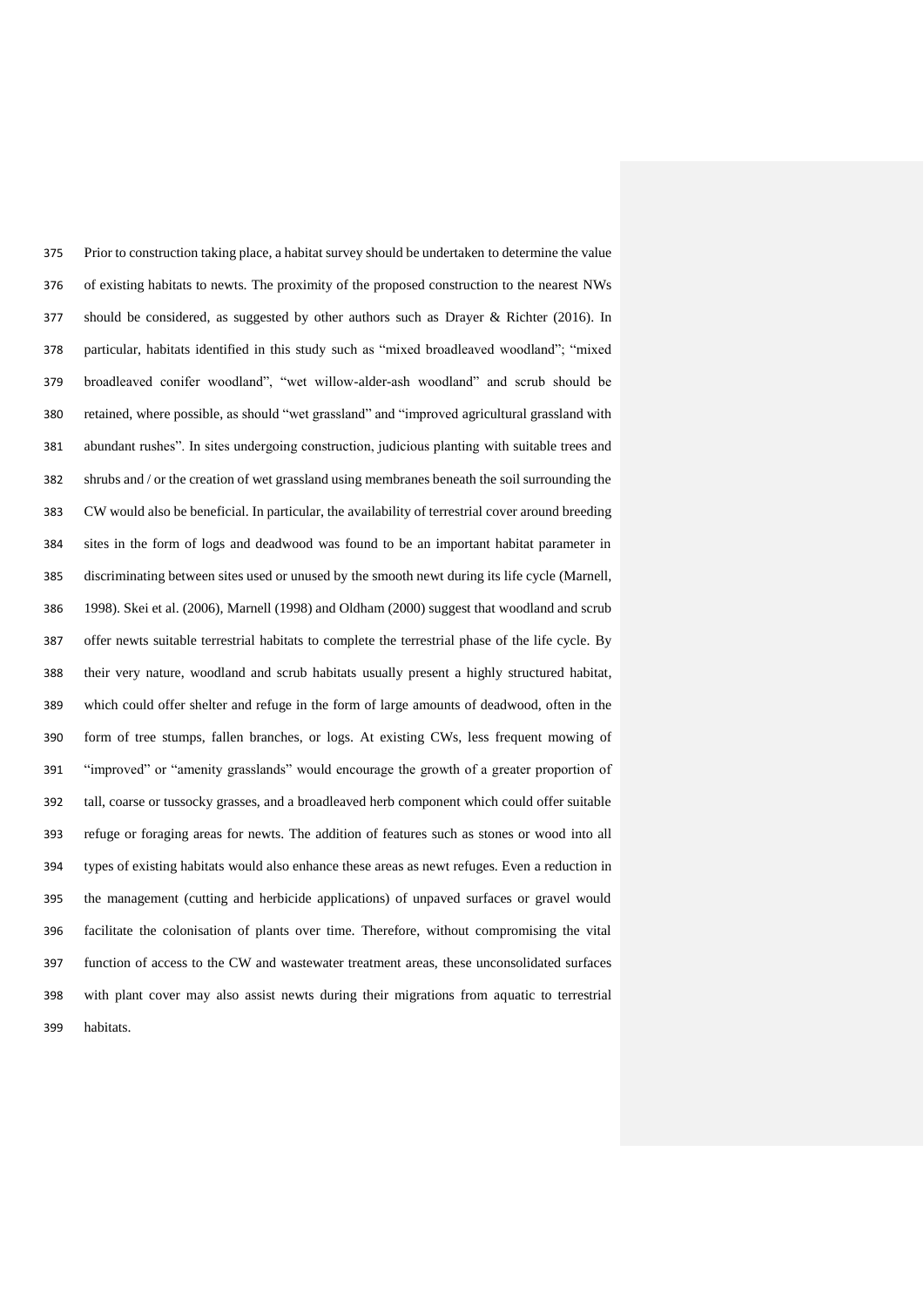An indication of the variability of CWs vis-à-vis their suitability for newts can be seen in the contrasting HSI scores for two CWs, one scoring "*good*" and one scoring "*poor*" (Appendix C and D). The CW which received a "*good*" score (Appendix C) is completely surrounded by favourable terrestrial habitats, which provide good structure for the smooth newt during migrations (scrub; earth bank; treeline; and dry meadows & grassy verges). No barriers were identified on the wetland edge and despite it being located in an urban area, an adult specimen of the smooth newt was recorded on the edge of the wetland within the "scrub" habitat under a wood feature during the study (Mulkeen & Gibson-Brabazon, *pers. obs*). The CW which received a "*poor*" score (Appendix D) is surrounded by an unsuitable terrestrial habitat for newts, "spoil and bare ground", which could act as a barrier to newt migration. "Spoil and bare ground" includes areas of bare ground due to ongoing disturbance or maintenance, uncolsolidated surfaces which are regularly trampled or driven over, and areas which are largely unvegetated (<50% cover) (Fossitt, 2000). Areas such as these are open and provide little structure or protection for the smooth newt during migrations from the wetland to favourable terrestrial habitats. The relocation (where possible) of bare ground or uncolsolidated surfaces with trampling activities, away from the edge of a CW, along with the creation of a grassland / woodland (with a diversity of structures) plus the simple addition of wood and/or stone features could, at minimal cost, support successful newt migrations from aquatic to terrestrial habitats.

#### **Conclusions**

 Natural wetlands have significantly more terrestrial habitat types than CWs, which are significantly correlated with the size of the areas containing the terrestrial habitats. Seven of the eight NWs received a "good" score using the HSI in comparison to two of the eight CWs.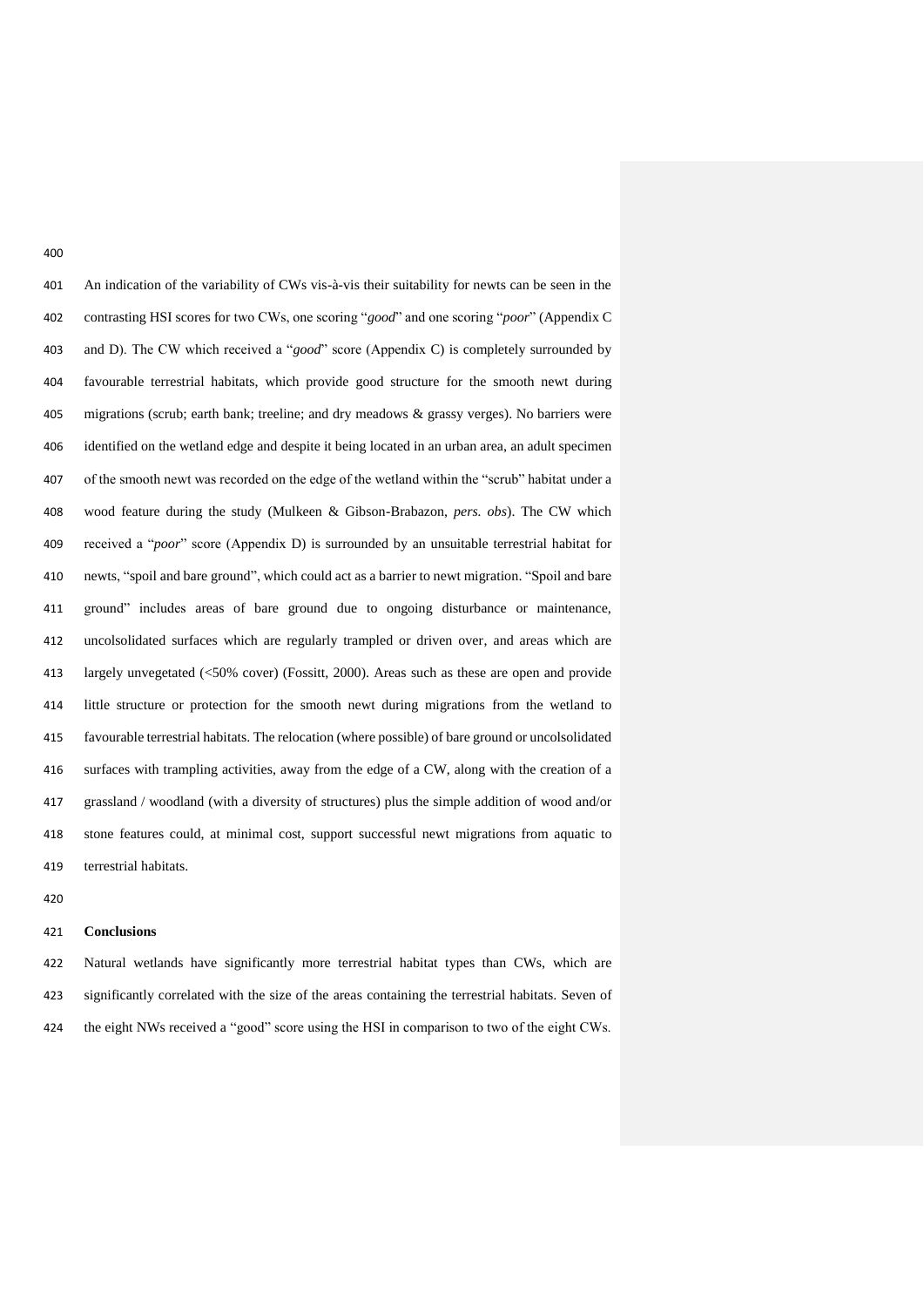| 425 | Constructed wetlands received lower scores primarily because of the presence of unsuitable            |
|-----|-------------------------------------------------------------------------------------------------------|
| 426 | habitat types or barriers which could potentially impact the migration of the newt from aquatic       |
| 427 | to terrestrial habitats. Therefore, in the future design of new CWs, it is important that the overall |
| 428 | size of the site be larger than the actual CW itself to facilitate the incorporation of newt friendly |
| 429 | habitat which is immediately adjacent to the edge of the CW. Appropriate management of the            |
| 430 | areas surrounding new and existing CWs along with the addition of features such as stones or          |
| 431 | wood, could also enhance these areas for newts and other amphibian species.                           |
| 432 |                                                                                                       |

#### **Acknowledgements**

The authors acknowledge funding from the Irish Environmental Protection Agency (EPA)

(Project number 2013-B-PhD-12). Special thanks to Dr. Ronan Hennessy and Dr Gesche

- Kindermann for GIS assistance, co-operative landowners and Galway, Mayo, Roscommon and
- Leitrim County Councils.
- 

#### **References**

| 440 | Andersen, D.C., Sartoris, J.J., Thullen, J.S. & Reusch, P.G. (2003) The effects of bird use on |
|-----|------------------------------------------------------------------------------------------------|
| 441 | nutrient removal in a constructed wastewater-treatment wetland. Wetlands, 23(2).               |
| 442 | pp.423–435.                                                                                    |

- Aronsson S. & Stenson J.A.E. (1995) Newt-fish interactions in a small forest lake. *Amphibia-Reptilia*, 16, pp.177-184.
- Becerra Jurado, G., Johnson, J., Feeley, H., Harrington, R. & Kelly-Quinn, M. (2010) The Potential of Integrated Constructed Wetlands (ICWs) to Enhance Macroinvertebrate Diversity in Agricultural Landscapes. *Wetlands*, 30(3), pp.393–404.
- Bell, G. (1977) The life of the smooth newt (*Triturus vulgaris*) after metamorphosis. *Ecological Monographs* 47, pp.279 – 299.
- Bell, G. & Lawton, J.H. (1975) The Ecology of the Eggs and Larvae of the Smooth Newt (*Triturus vulgaris*) *Journal of Animal Ecology,* 44 (2) pp.393 – 423.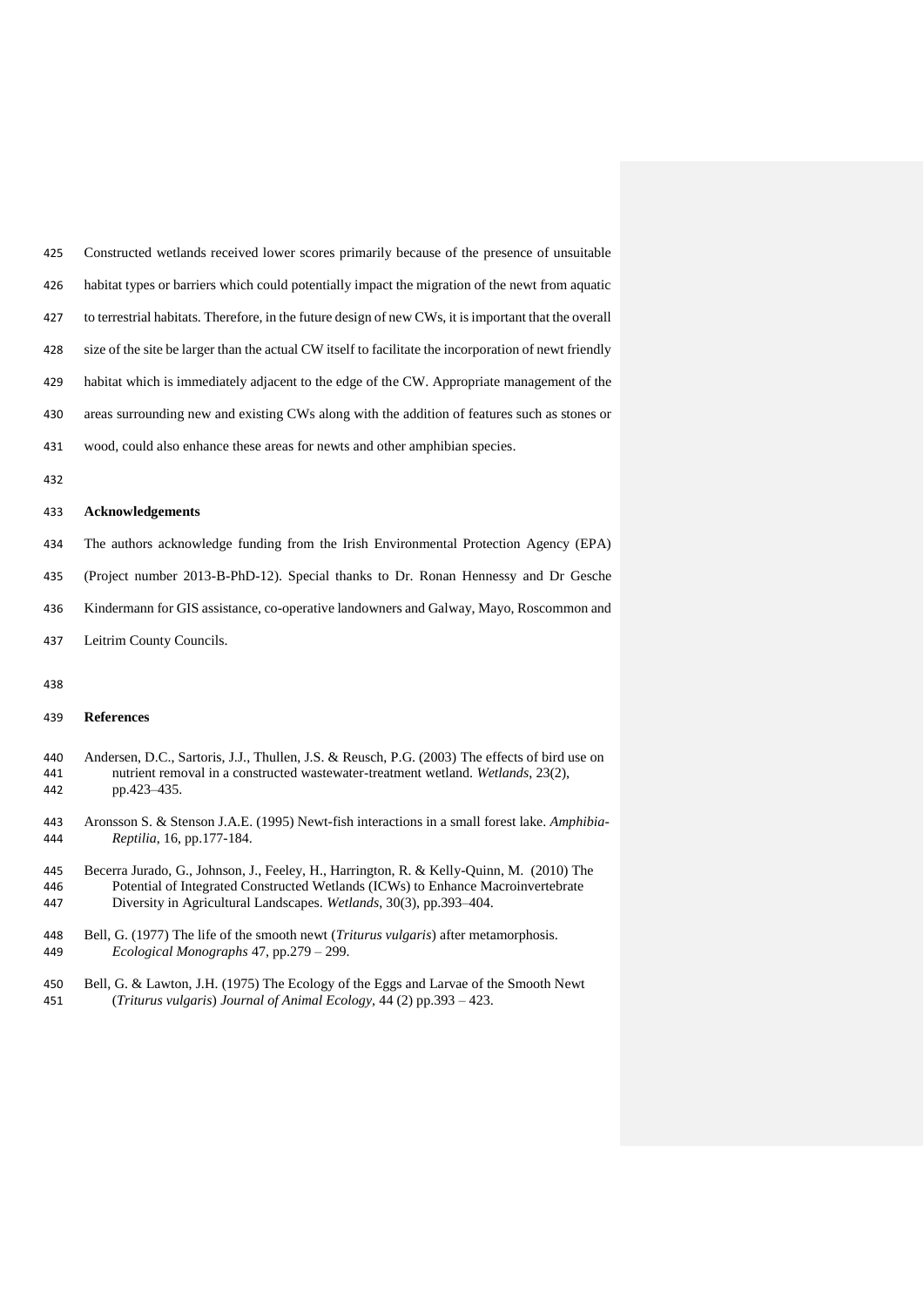| 452 | Calhoun, A.J.K., Arrigoni, J., Brooks, R.P., Hunter, M.L., Richter, S.C. (2014). Creating     |
|-----|-----------------------------------------------------------------------------------------------|
| 453 | successful vernal pools: a literature review and advice for practitioners. Wetlands 34, pp.   |
| 454 | 1027-1038                                                                                     |
| 455 | Campbell, C.S. & Ogden, M.H. (1999) Constructed Wetlands in the Sustainable Landscape.        |
| 456 | $1st$ ed. – Wiley, New York.                                                                  |
| 457 | CLC2006 / GMES FTSP Land Monitoring; Corine Landcover Inventory update 2006, Final            |
| 458 | report - Ireland.                                                                             |
| 459 | Denton, R.D., Richter, S.C. (2013). Amphibian communities in natural and constructed ridge    |
| 460 | top wetlands with implications for wetland construction. J. Wildl. Manage. 77, pp. 886–       |
| 461 | 889.                                                                                          |
| 462 | Department for Environment, Food and Rural Affairs (UK), 2016. Great Crested Newt             |
| 463 | Habitat Suitability Index. http://www.narrs.org.uk/documents/HSI%20guidance.pdf               |
| 464 | (accessed 09.02.2017)                                                                         |
| 465 | Denoël, M.& Lehmann, A. (2006) Multi-scale effect of landscape processes and habitat          |
| 466 | quality on newt abundance: Implications for conservation. Biological Conservation. 130,       |
| 467 | $pp.495 - 504.$                                                                               |
| 468 | Dodd, C.K. & Cade, B.S. (1998) Movement Patterns and the Conservation of Amphibians           |
| 469 | Breeding in Small, Temporary Wetlands. Conservation Biology, 12(2), pp.331 - 339.             |
| 470 | Dolmen, D. (1981) Local migration, rheotaxis and philopatry by Triturus vulgaris within a     |
| 471 | locality in Central Norway. British Journal of Herpetology. 6, pp.151 - 158.                  |
| 472 | Drayer, A.N., Richter, S. (2016). Physical wetland characteristics influence amphibian        |
| 473 | community composition differently in constructed wetlands and natural wetlands. Ecol.         |
| 474 | Eng. 93, pp. 166-174                                                                          |
| 475 | Flood K.W. (2012) The National Newt Survey Completion Report 2011. The Irish Wildlife         |
| 476 | Trust, Dublin, Ireland                                                                        |
| 477 | Fossitt, J.A. (2000) A Guide to Habitats in Ireland. The Heritage Council, Kilkenny, Ireland. |
| 478 | Griffiths, R.A. (1984) Seasonal behaviour and intrahabitat movements in an urban population   |
| 479 | of smooth newts (Triturus vulgaris) (Amphibia:Salamandridae). Journal of Zoology, London,     |
| 480 | 203, pp.241 - $251$ .                                                                         |
| 481 | Griffiths, R.A. & Mylotte, V.J. (1987) Microhabitat selection and feeding relations of smooth |
| 482 | and warty newts, Triturus vulgaris and T.cristatus, at an upland pond in mid-Wales. Holarctic |
| 483 | Ecology, 10, pp.1-7.                                                                          |

Griffiths, R. A. (1996) Newts and Salamanders of Europe. T & A D Poyser Ltd, London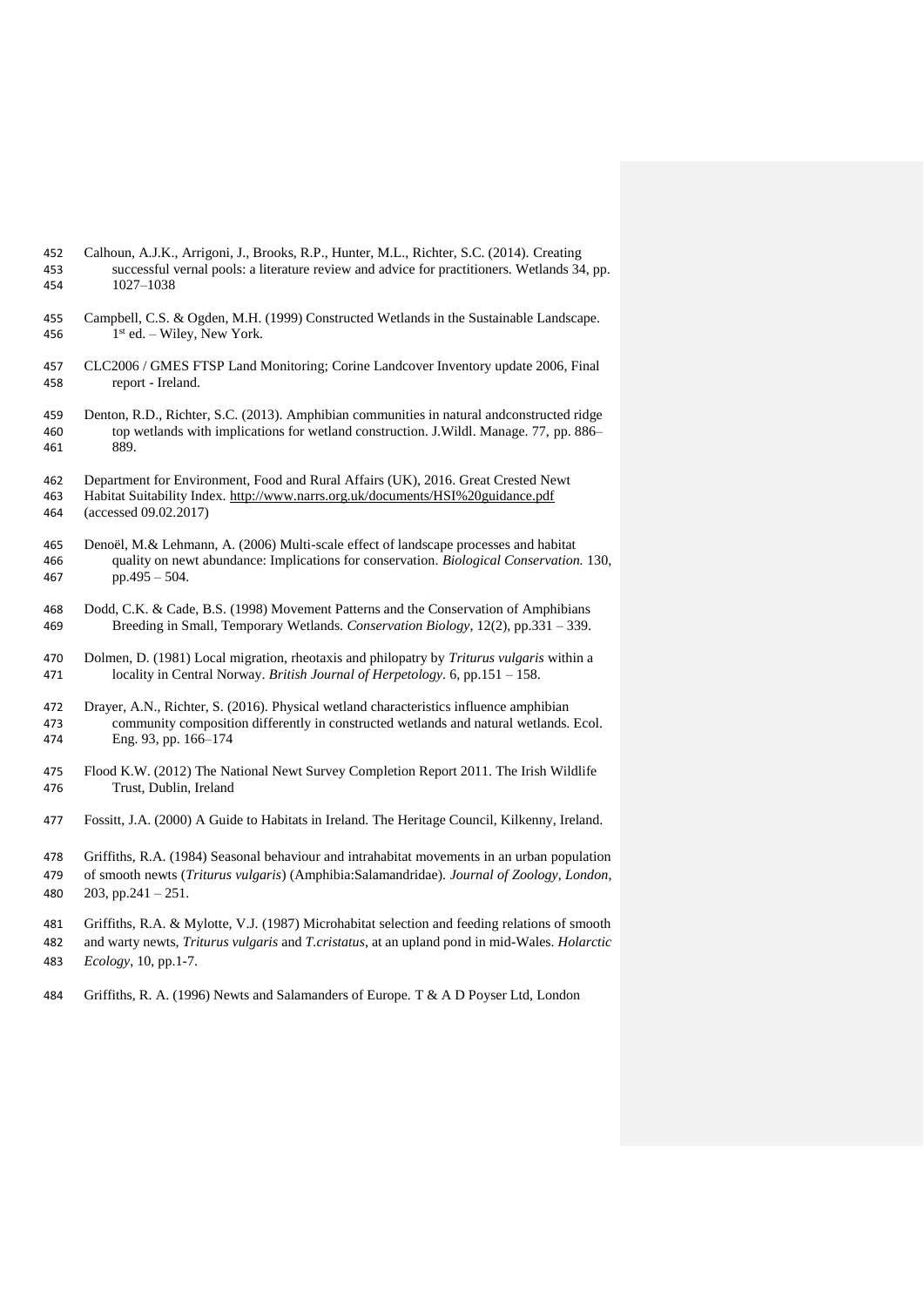- Hsu, C.-B., Hsieh, L.-H., Yang, L., Wu, S.-H., Chang, J.-S., Hsiao, S.-C., Su., H,C., Yeh, C.- H., Yeh, C.-H., Ho., Y.-S. & Lin, H.-J. (2011) Biodiversity of constructed wetlands for wastewater treatment. *Ecological Engineering*, 37(10), pp.1533–1545.
- Kadlec, R.H., Pries, J. & Mustard, H., 2007. Muskrats (*Ondatra zibethicus*) in treatment wetlands. *Ecological Engineering*, 29, pp.143–153.
- 490 Kadlec, R.H. & Wallace, S.D., 2008. Treatment Wetlands, 2<sup>nd</sup> ed. CRC Press, Boca Raton, FL.
- King, J.L., Marnell, F., Kingston, N., Rosell, R., Boylan, P., Caffrey, J.M., FitzPatrick, Ú.,
- Gargan, P.G., Kelly, F.L., O'Grady, M.F., Poole, R., Roche, W.K. & Cassidy, D. (2011)
- Ireland Red List No. 5: Amphibians, Reptiles & Freshwater Fish. National Parks and Wildlife Service, Department of Arts, Heritage and the Gaeltacht, Dublin, Ireland.
- 
- Kinne, O. (2004). Successful reintroduction of the newts *Triturus cristatus* and *T. vulgaris*. Endangered Species Research, 4, pp 1 -16.
- Korfel, C.A., Mitsch, W.J., Hetherington, T.E. & Mack, J.J. (2010) Hydrology, Physiochemistry, and Amphibians in Natural and Created Vernal Pool Wetlands. *Restoration Ecology*, 18(6), pp.843–854.
- Kovar, R., Brabec, M., Radovan, V. & Radomir, B. (2009) Spring migration distances of some Central European amphibian species. Amphibia-Reptilia, 30, pp.367-378.
- Lehner, B. & Döll, P., 2004. Development and validation of a global database of lakes, reservoirs and wetlands. *Journal of Hydrology*, 296, pp.1–22.
- Malmgren, J.C. (2002) How does a newt finds its way from a pond? Migration patterns after breeding and metamorphosis in Great Crested Newts (*Triturus cristatus*) and Smooth Newts (*T.vulgaris*). *Herpetological Journal,* 12. pp.29-35*.*
- Marnell, F. (1998) Discriminant analysis of the terrestrial and aquatic habitat determinants of the smooth newt (*Triturus vulgaris*) and the common frog (Rana temporaria) in Ireland. *Journal of Zoology, London,* 244, pp.1-6.
- Meehan, S.T. (2013) The Irish Wildlife Trust National Smooth Newt Survey 2013 report. The Irish Wildlife Trust, Dublin, Ireland.
- Mitsch, W.J., & Gosselink, J.G. 2007. Wetlands 4th ed. Wiley, New Jersey.
- Mitsch, W.J., Bernal, B., Nahlik, A.M., Mander, Ü., Zhang, L., Anderson, C.J., Jørgensen, S.E., & Brix, H. (2013). Landscape Ecol. 28: pp.583-597.
- National Amphibian & Reptile Recording Scheme (2007). Great Crested Newt Habitat
- Suitability Index. Comments from HSI workshops held at the Herpetofauna Workers'
- 518 Meeting in January 2007.<br>519 http://www.narrs.org.uk/d <http://www.narrs.org.uk/documents/HSI%20guidance.pdf>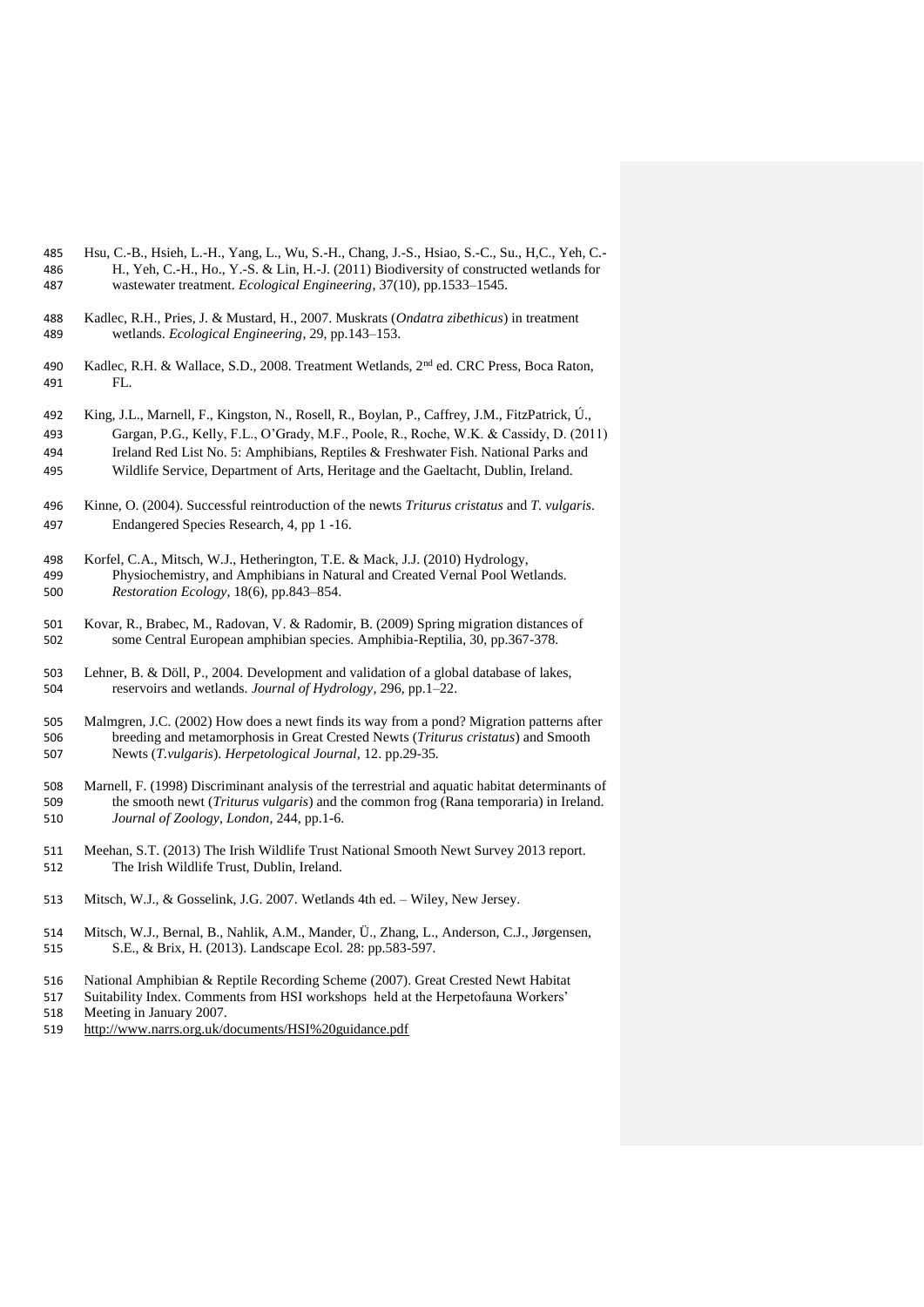| 520 | Oldham, R.S., Keeble, J., Swan, M.J.S. & Jefcote, M. (2000) Evaluating the suitability of              |
|-----|--------------------------------------------------------------------------------------------------------|
| 521 | habitat for the Great Crested Newt ( <i>Triturus cristatus</i> ). <i>Herpetological Journal</i> 10(4), |
| 522 | pp.143 - 155                                                                                           |

- Scholz, M., Harrington, R., Carroll, P., & Mustafa, A. (2007) THE INTEGRATED CONSTRUCTED WETLANDS ( ICW ) CONCEPT. 27(2), pp.337–354.
- Schulse, C.D., Semlitsch, R.D., Trauth, K.M., Williams, A.D., (2010). Influences of Design and Landscape Placement Parameters on Amphibian Abundance in Constructed Wetlands. *Wetlands*, 30: 915-928.
- Semlitsch, R.D. & Bodie, J.R., (2003). Biological Criteria for Buffer Zones around Wetlands and Riparian Habitats for Amphibians and Reptiles. *Conservation Biology*, 17(5), pp.1219–1228.
- Sinsch, U. & Kirst, C., (2015) Homeward orientation of displaced newts (Triturus cristatus, Lissotriton vulgaris) is restricted to the range of routine movements. *Ethology Ecology & Evolution*, 28(3), pp.312-328.
- Skei, J.K., Dolmen, D., Rønning, L., Ringsby, T.H. (2006). Habitat use during the aquatic phase of the newts Triturus vulgaris (L.) and T. cristatus (Laurenti) in central Norway: proposition for a conservation and monitoring area. *Amphibia-Reptilia*, 27 pp. 309-324
- Smith, G.F., O'Donoghue, P., O'Hora, K. & Delaney E. (2011) Best Practice Guidance for Habitat Survey and Mapping. The Heritage Council, Kilkenny, Ireland.
- Spieles, D.J. & Mitsch, W.J., (2000). Macroinvertebrate Community Structure in High- and Low-Nutrient Constructed Wetlands. *Wetlands*, 20(4), pp.716–729.
- Staunton, J., Williams, C.D., Morrison, L., Henry, T., Fleming, G.T.A. & Gormally, M.J. (2015). Spatio-temporal distribution of construction and demolition (C&D) waste disposal on wetlands: A case study. *Land use Policy,* (49), pp. 43-52.
- Stuart, S.N., Chanson, J. S., Cox, N.A., Young, B.E., Rodrigues, A.S.L., Fischman, D.L. & Waller, R.W. (2004) Status and trends of amphibian declines and extinctions worldwide. *Science (New York, N.Y.)*, 306(2002), pp.1783–1786.
- Voyles, J., Young, S., Berger, L., Campbell, C., Voyles, W.F., Dinudom, A., Cook, D.,
- Webb, R., Alford, R.A., Skerratt, L.F. & Speare, R. (2009) Pathogenesis of
- Chytridiomycosis, a cause of catastrophic amphibian declines. *Science*, 326, pp. 582– 585.
- Vymazal, J., 2011. Constructed wetlands for wastewater treatment: Five decades of experience. *Environmental Science and Technology*, 45(1), pp.61–69.
- Zedler, J.B., 2000. Progress in wetland restoration ecology. *Trends in Ecology & Evolution*, 15(10), pp.402–407.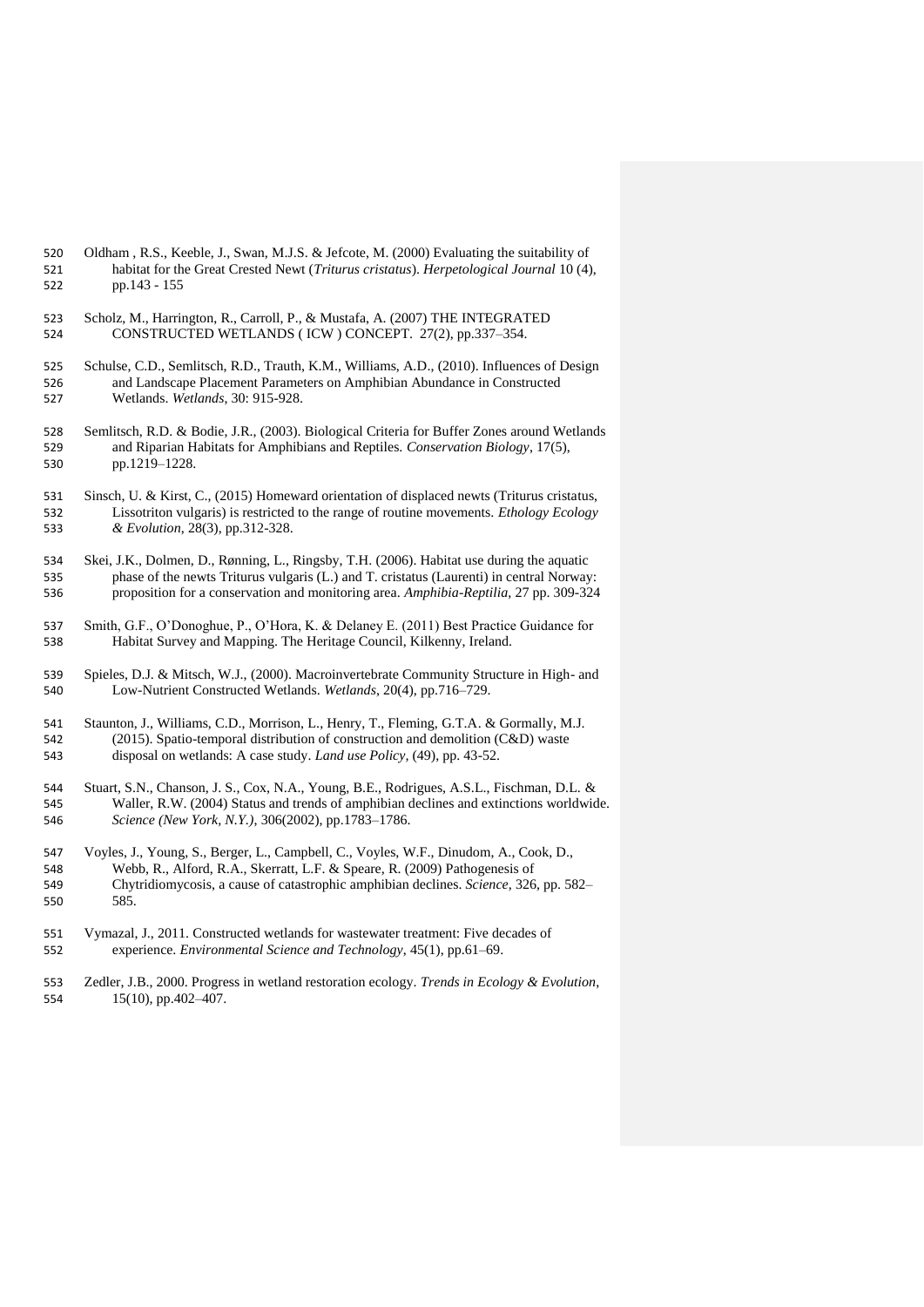| 555<br>556<br>557 | Zedler, J.B. & Kercher, S., 2005. WETLAND RESOURCES: Status, Trends, Ecosystem<br>Services, and Restorability. Annual Review of Environment and Resources, 30, pp.39-<br>74. |                                     |
|-------------------|------------------------------------------------------------------------------------------------------------------------------------------------------------------------------|-------------------------------------|
| 558               | $\blacktriangle$                                                                                                                                                             | Formatted: English (United Kingdom) |
| 559               |                                                                                                                                                                              |                                     |
| 560               |                                                                                                                                                                              |                                     |
| 561               |                                                                                                                                                                              |                                     |
| 562               |                                                                                                                                                                              |                                     |
| 563               |                                                                                                                                                                              |                                     |
| 564               |                                                                                                                                                                              |                                     |
| 565               |                                                                                                                                                                              |                                     |
| 566               |                                                                                                                                                                              |                                     |
| 567               |                                                                                                                                                                              |                                     |
| 568               |                                                                                                                                                                              |                                     |
| 569               |                                                                                                                                                                              |                                     |
| 570               |                                                                                                                                                                              |                                     |
| 571               |                                                                                                                                                                              |                                     |
| 572               |                                                                                                                                                                              |                                     |
| 573               |                                                                                                                                                                              |                                     |
| 574               |                                                                                                                                                                              |                                     |
| 575<br>576        |                                                                                                                                                                              |                                     |
| 577               |                                                                                                                                                                              |                                     |
| 578               |                                                                                                                                                                              |                                     |
| 579               |                                                                                                                                                                              |                                     |
| 580               |                                                                                                                                                                              |                                     |
|                   |                                                                                                                                                                              |                                     |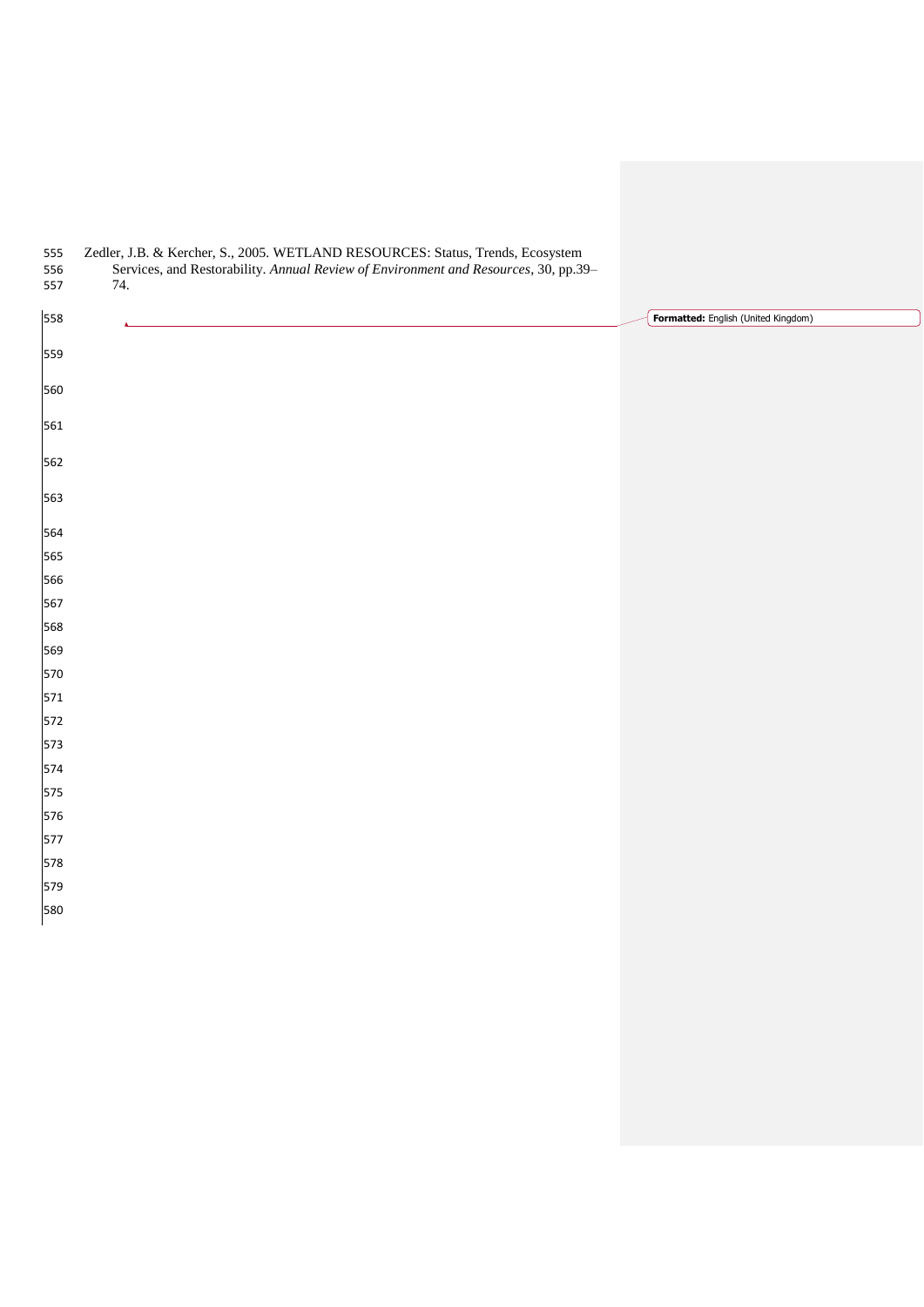| <b>Terrestrial habitat</b>             | Reference                                                     |
|----------------------------------------|---------------------------------------------------------------|
| Meadows / long grass                   | Oldham et al., 2000; Flood, 2011; Marnell, 1998; Meehan, 2013 |
| Rough grassland                        | Oldham et al., 2000                                           |
| Hedgerows                              | Oldham et al., 2000                                           |
| Scrub                                  | Oldham et al., 2000; Flood 2011; Marnell, 1998                |
| Woodland                               | Oldham et al., 2000; Flood, 2011; Meehan, 2013                |
| Gardens                                | Oldham et al., 2000                                           |
| Damp woodland                          | Flood, 2011;                                                  |
| Bogland                                | Flood, 2011;                                                  |
| Dense vegetation in water/lake margins | Meehan, 2013                                                  |

581 **Table 1.** Terrestrial habitats identified in the literature as suitable for the terrestrial phase of *Lissotriton vulgaris*

- 582
- 583

584 585

586

587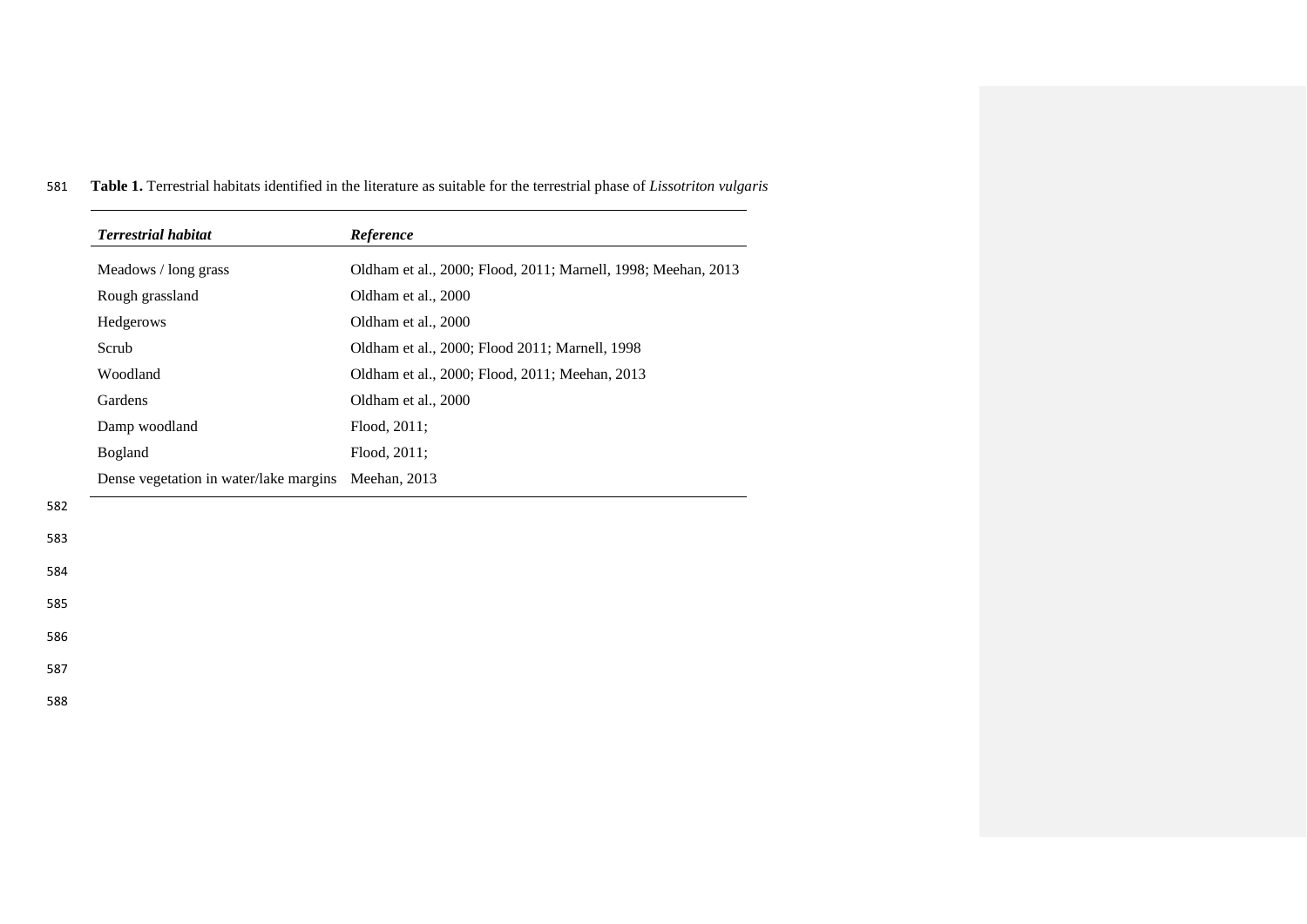589 **Table 2**. Great Crested Newt (*Triturus cristatus* [Laurenti, 1768]) Habitat Suitability Index used for scoring terrestrial habitats around ponds 590 (National Amphibian & Reptile Recording Scheme, 2007)

## 591

| <b>SI</b> | <b>Criteria</b>                                                                                                                                           |
|-----------|-----------------------------------------------------------------------------------------------------------------------------------------------------------|
|           | Extensive area of habitat that offers good opportunities for foraging and shelter completely surrounds pond (e.g. rough<br>grassland, scrub or woodland). |
| 0.67      | Habitat that offers opportunities for foraging and shelter, but may not be extensive in area and does not completely<br>surround pond.                    |
| 0.33      | Habitat with poor structure that offers limited opportunities for foraging and shelter (e.g. amenity grassland).                                          |
| 0.01      | Clearly no suitable habitat around pond (e.g. centre of large expanse of bare habitat).                                                                   |
|           |                                                                                                                                                           |

 $\overline{\phantom{a}}$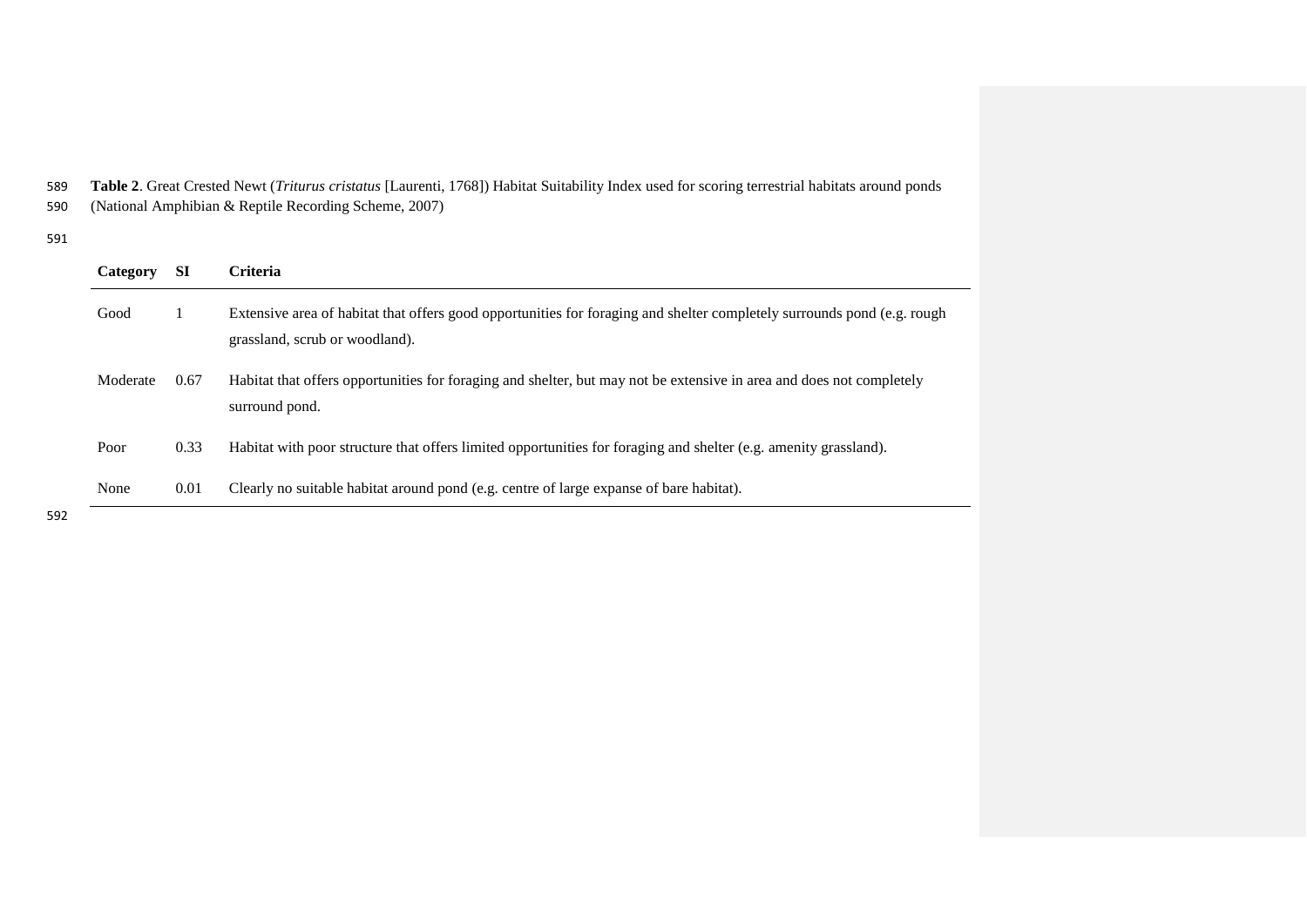# 593 **Table 3. General Linear Model (GLM) of the effect of wetland type and area on habitat richness**

- 594
- 

# 595 **Tests of Between – Subjects Effects**

596 Dependant variable: Number of habitats

| <b>Source</b> | <b>Type III Sum of squares</b> | df | <b>Mean square</b> | F       | Sig. |
|---------------|--------------------------------|----|--------------------|---------|------|
| Model         | 1580.473 <sup>a</sup>          | 3  | 526.824            | 132.916 | .000 |
| Total area    | 82.223                         | 1  | 82.223             | 20.745  | .001 |
| Wetland type  | 830.759                        | 2  | 415.380            | 104.799 | .000 |
| Error         | 51.527                         | 13 | 3.964              |         |      |
| Total         | 1632.000                       | 16 |                    |         |      |

597 a R squared = .968 (Adjusted R squared = .961)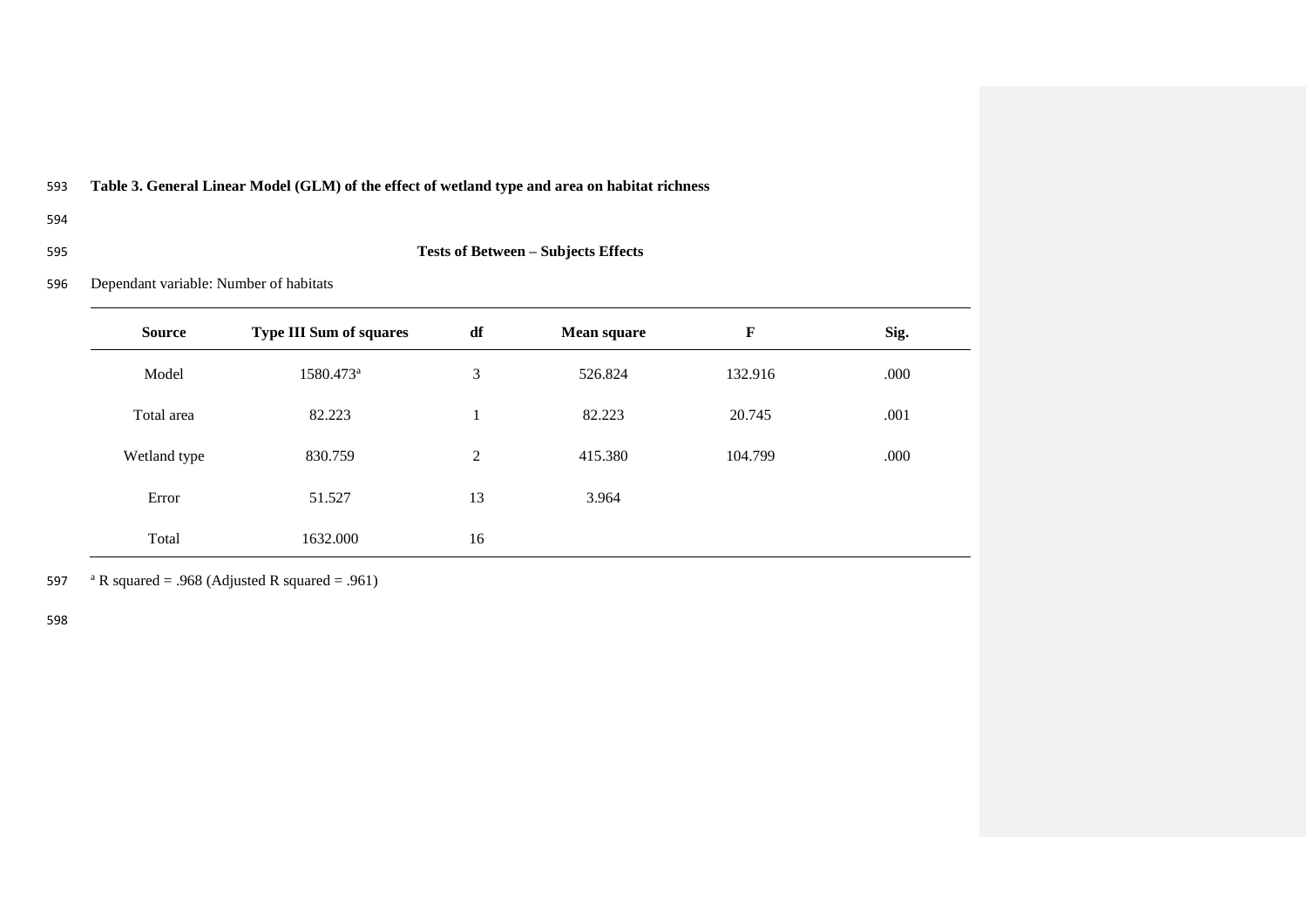# 599 **Table 4.** Percentage frequency of occurrence of features (wood and stone) in habitats at constructed and natural wetlands

600

| Habitat code (Level 3)                   | % frequency CWs | % frequency NWs |  |
|------------------------------------------|-----------------|-----------------|--|
| (Mixed) broadleaved woodland (WD1)       | 5.3             | 10.3            |  |
| Mixed broadleaved conifer woodland (WD2) | 5.3             | 6               |  |
| Recolonising bare ground (ED3)           | 1.8             | 0.04            |  |
| Improved agricultural grassland (GA1)    | 1.1             | 0.1             |  |
| Wet willow-alder-ash woodland (WN6)      | 1.1             | 6.2             |  |
| Dry-humid and acid grassland (GS3)       | 0.4             | 0               |  |
| Wet grassland (GS4)                      | 0.4             | 0.4             |  |
| Scrub (WS1)                              | 0.4             | 0.1             |  |
| Rich fen and flush (PF1)                 | $\Omega$        | 0.1             |  |
| Reed and large sedge swamps (FS1)        | $\theta$        | 0.7             |  |
| Marsh (GM1)                              | $\theta$        | 0.2             |  |
| Hedgerows (WL1)                          | $\Omega$        | 0.1             |  |
| Riparian woodland (WN5)                  | $\Omega$        | 3               |  |
| Cutover bog (PB4)                        | $\Omega$        | 0.05            |  |
| Conifer plantation (WD4)                 | $\Omega$        | 0.1             |  |
| Bog woodland (WN7)                       | $\Omega$        | 0.3             |  |
| Recently-felled woodland (WS5)           | 0               | 0.05            |  |
| Exposed sand, gravel or till (ED1)       | $\Omega$        | 0.2             |  |
| Treelines (WL2)                          | $\theta$        | 0.05            |  |
| Improved agricultural grassland with     | $\theta$        | 0.1             |  |
| abundant<br>Juncus spp                   |                 |                 |  |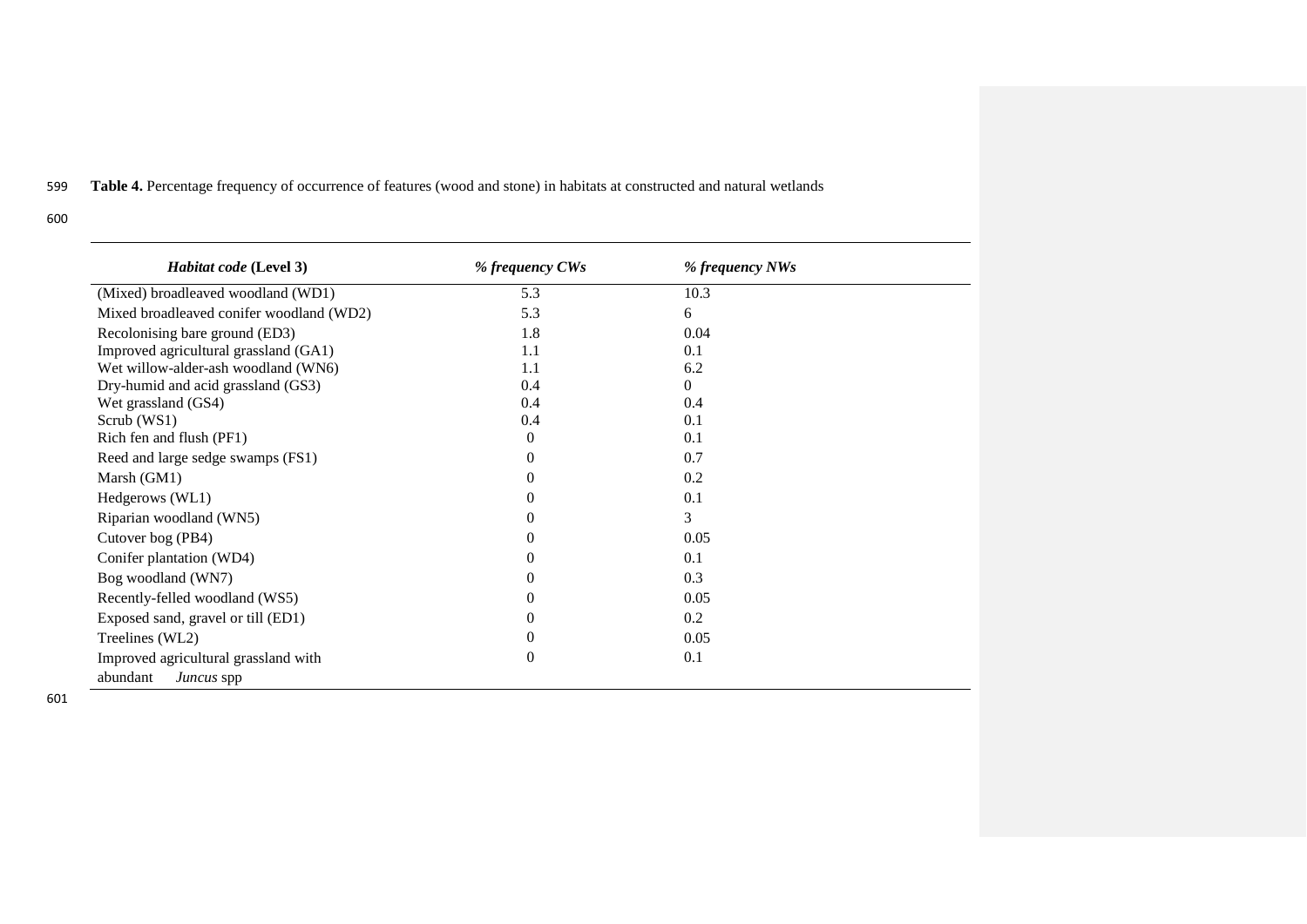| CW1             |      |                 |      |
|-----------------|------|-----------------|------|
|                 | 1    | NW1             | 1    |
| CW2             | 0.33 | NW <sub>2</sub> | 1    |
| CW <sub>3</sub> | 0.33 | NW <sub>3</sub> | 1    |
| CW4             | 0.67 | NW4             | 0.67 |
| CW <sub>5</sub> | 1    | NW <sub>5</sub> | 1    |
| CW <sub>6</sub> | 0.33 | NW <sub>6</sub> | 1    |
| CW7             | 0.33 | NW7             | 1    |
| CW <sub>8</sub> | 0.33 | NW <sub>8</sub> | 1    |

602 **Table 5**. Constructed and natural wetlands and their potential value to the terrestrial phase of the life cycle of the smooth newt using the Great 603 Crested Newt Habitat Suitability Index (his; Table 2) (National Amphibian & Reptile Recording Scheme, 2007)

- 604
- 605

606

607

608

609

610

611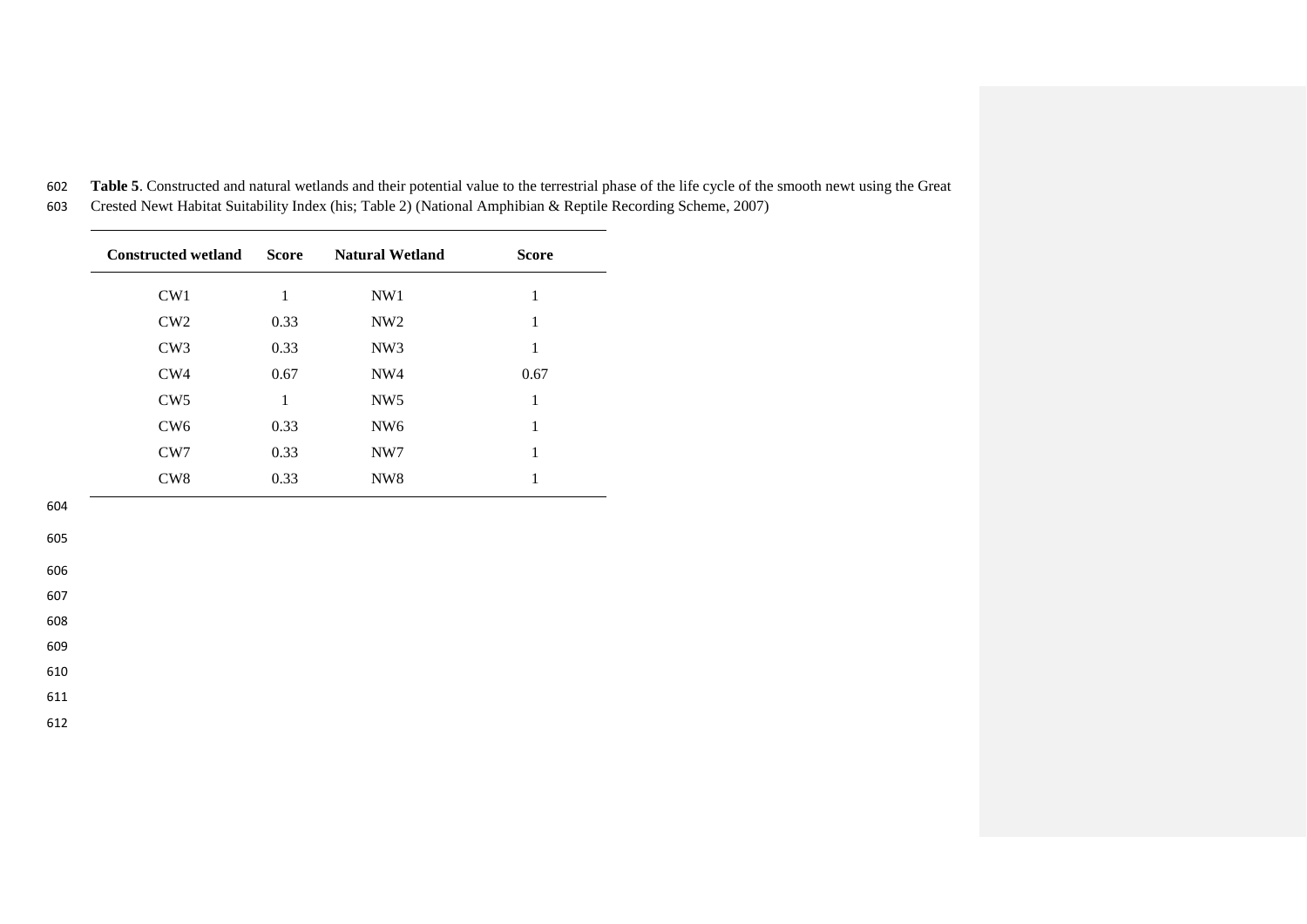

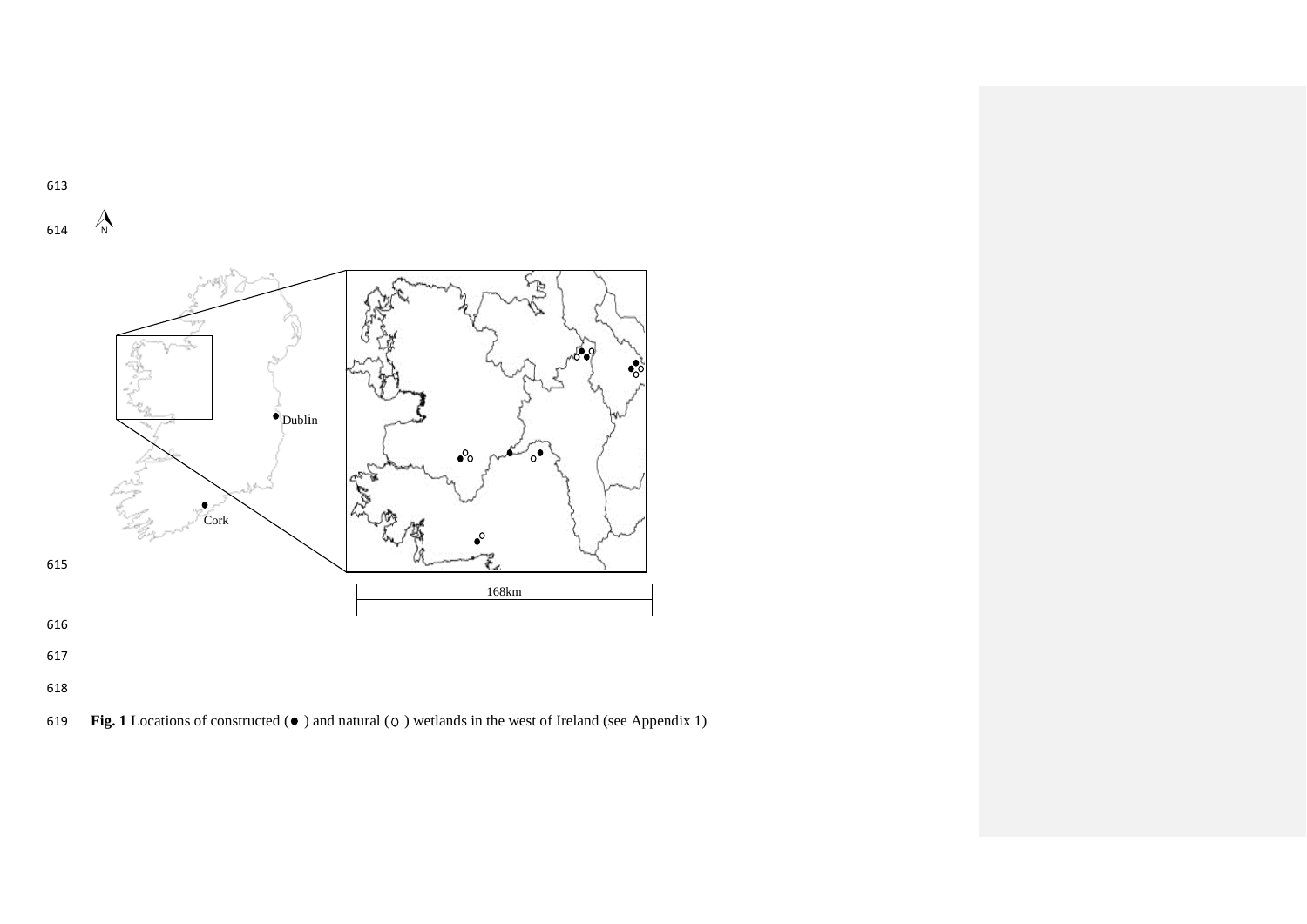

628 nearest whole number)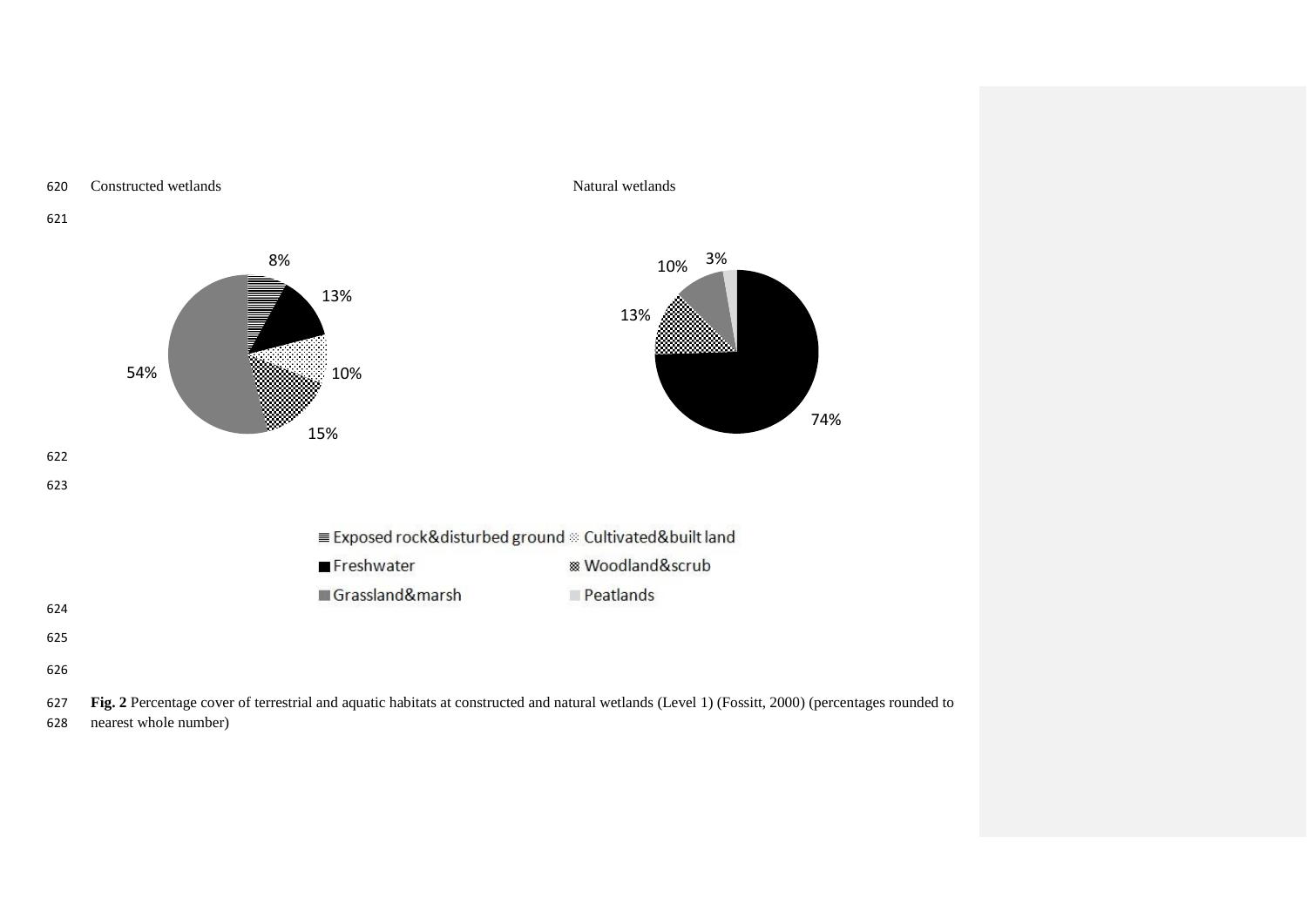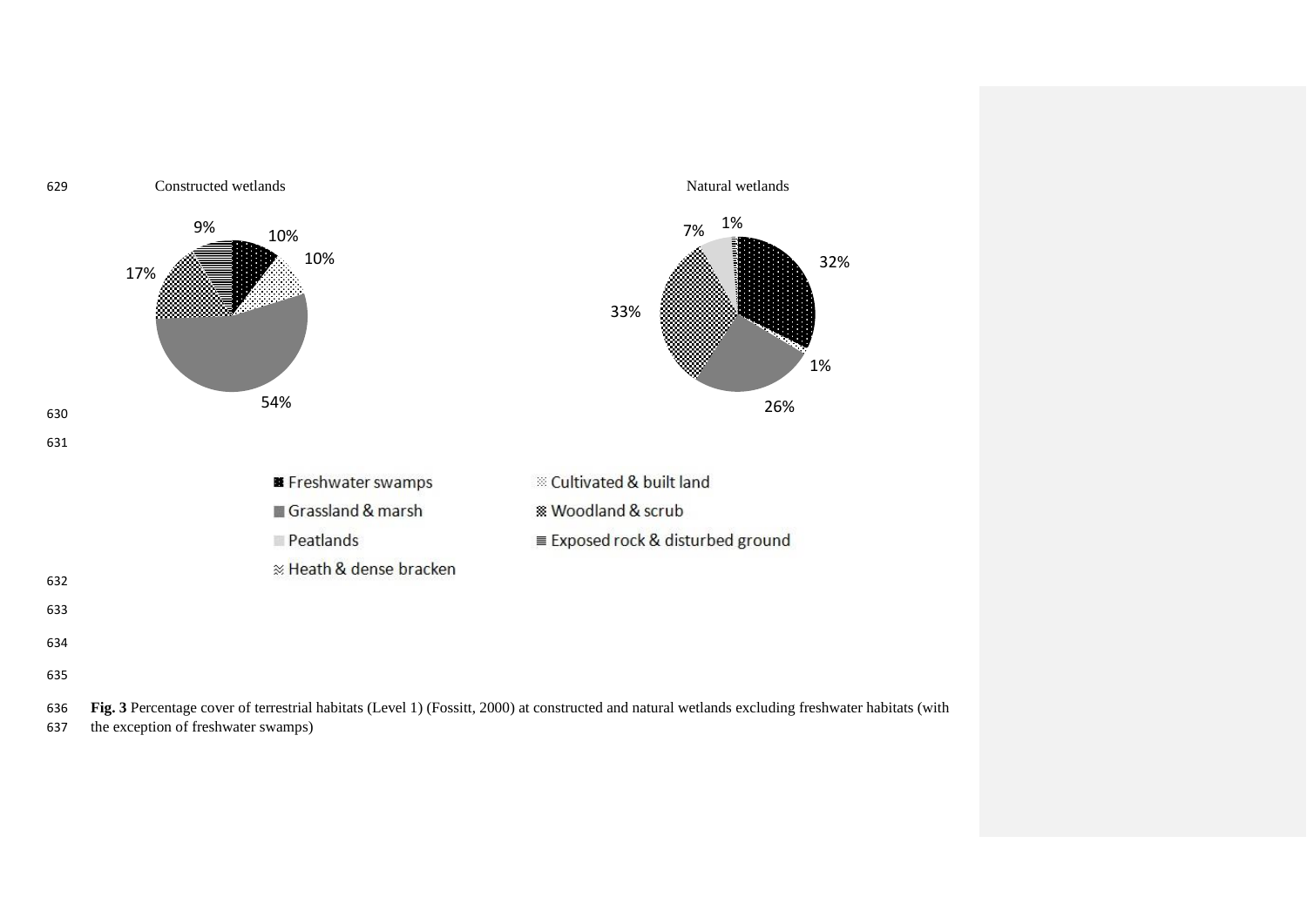

646 of "grassland & marsh" habitats with  $\leq 5\%$  cover (Other) is presented in Appendix B